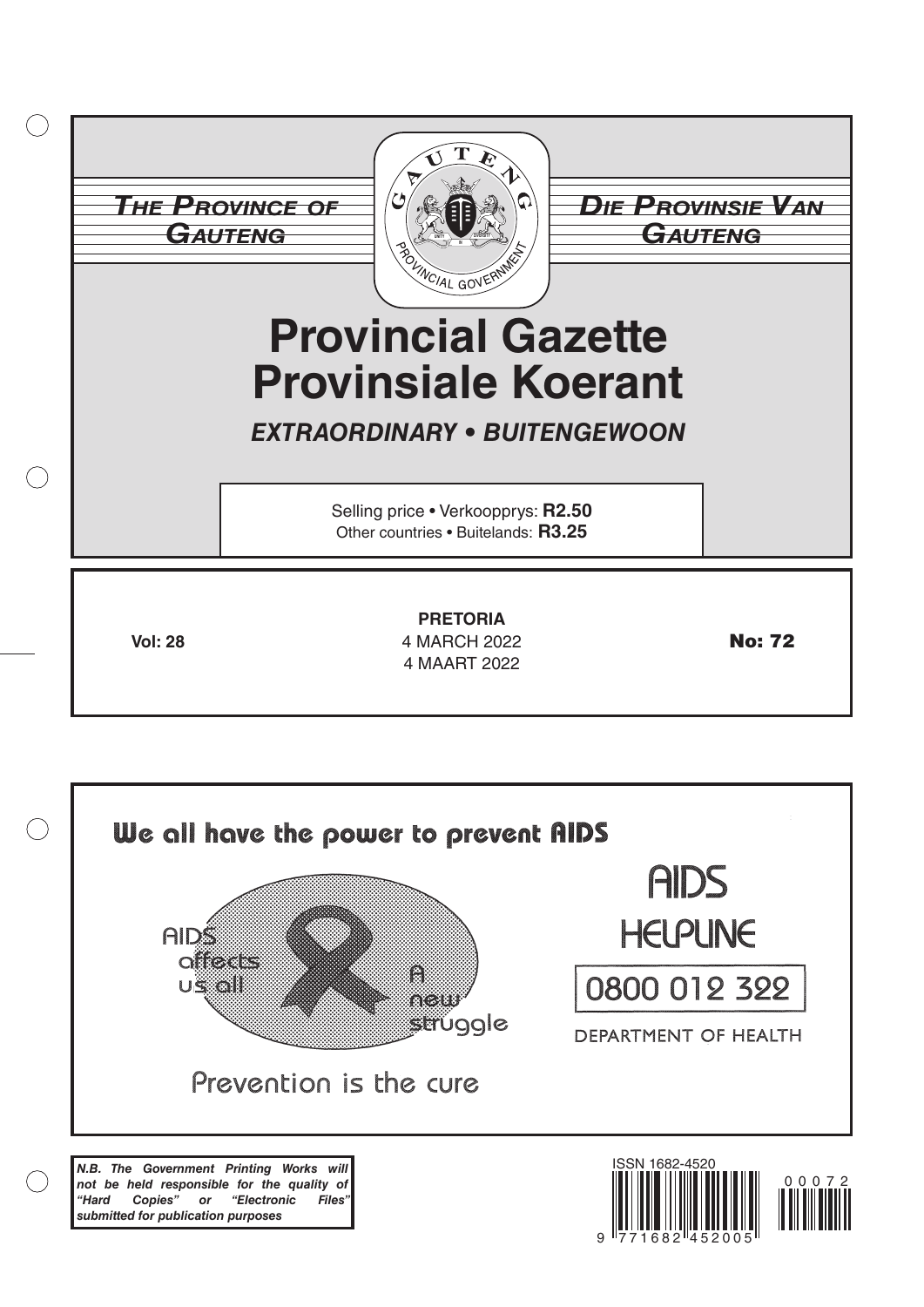### **IMPORTANT NOTICE:**

**The GovernmenT PrinTinG Works Will noT be held resPonsible for any errors ThaT miGhT occur due To The submission of incomPleTe / incorrecT / illeGible coPy.**

**no fuTure queries Will be handled in connecTion WiTh The above.**

### **Contents**

|     |                                                                                                     | Gazette | Page |
|-----|-----------------------------------------------------------------------------------------------------|---------|------|
| No. |                                                                                                     | No.     | No.  |
|     | <b>GENERAL NOTICES • ALGEMENE KENNISGEWINGS</b>                                                     |         |      |
| 296 | Gauteng Gambling Act (4/1995): Gauteng Department of Economic Development: Publication of the Final |         |      |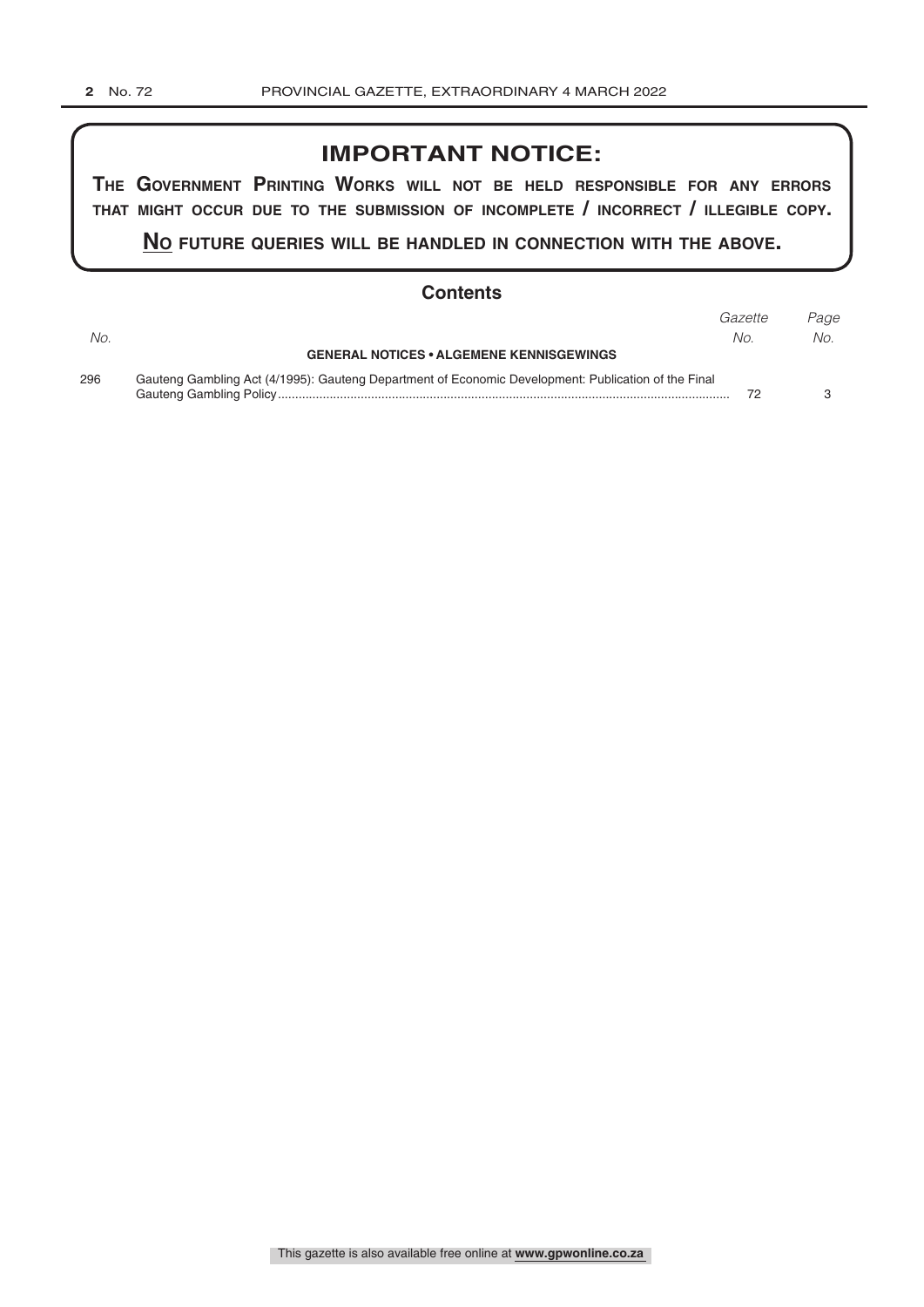#### **General Notices • Algemene Kennisgewings GAUTENG PROVINCIAL GOVERNMENT**

### **GENERAL NOTICE 296 OF 2022**

### **GAUTENG DEPARTMENT OF ECONOMIC DEVELOPMENT**

### **GAUTENG GAMBLING ACT, 1995 (ACT NO 4 OF 1995)**

### **PUBLICATION OF THE FINAL GAUTENG GAMBLING POLICY**

The Member of the Executive Council responsible for Economic Development, Environment, Agriculture and Rural Development in the Province of Gauteng hereby publishes the Gauteng Gambling Policy which initiates the review of the Gauteng gambling legislation (Gauteng Gambling Act, 4 of 1995, Regulations and the Rules).

**MR MPHO FRANKLIN TAU (MPL) MEMBER OF EXECUTIVE COUNCIL ECONOMIC DEVELOPMENT, AGRICULTURE AND ENVIRONMENT DATE:** 

\_\_\_\_\_\_\_\_\_\_\_\_\_\_\_\_\_\_\_\_\_\_\_\_\_\_\_\_\_\_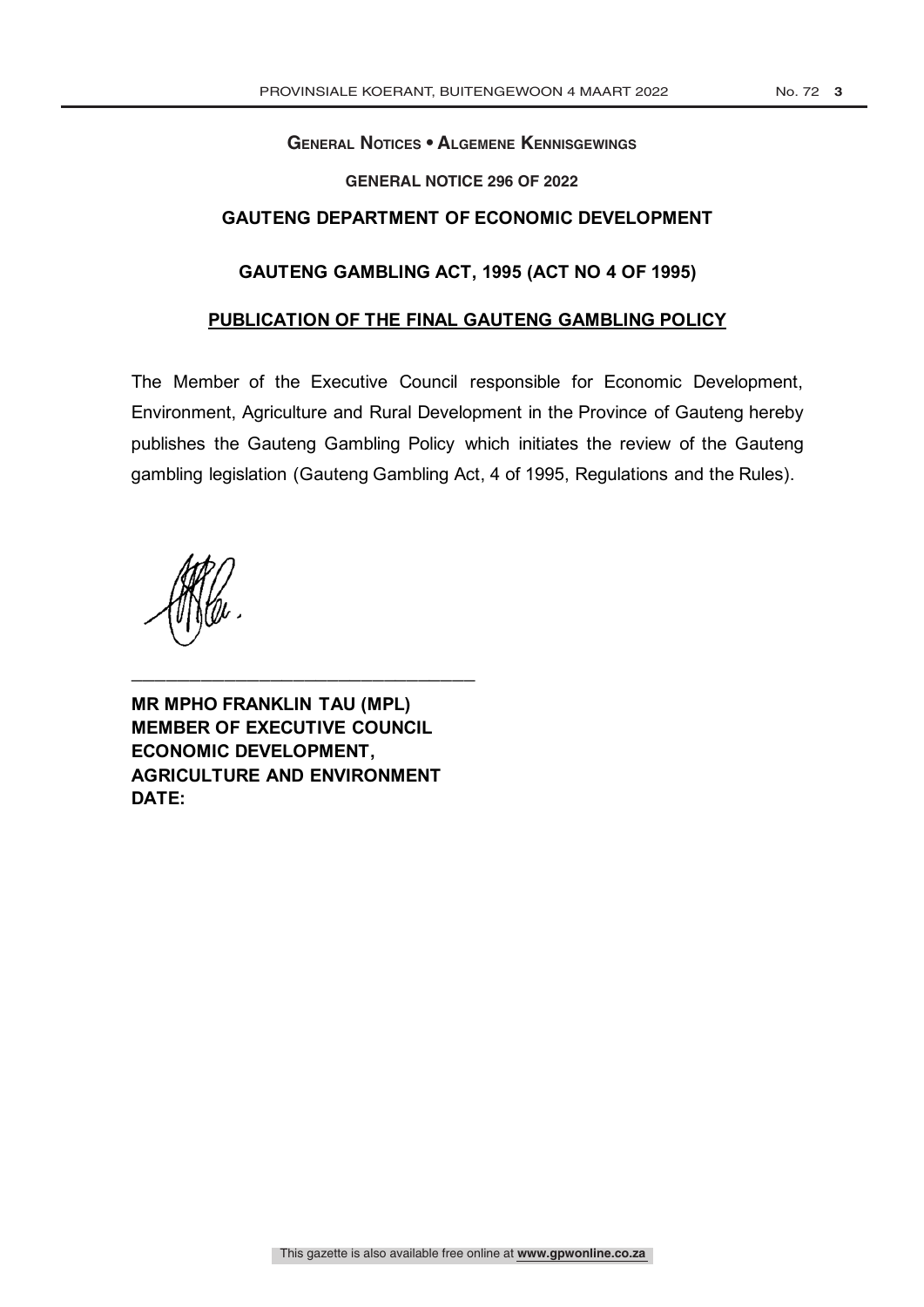

# **FINAL POLICY SUPPORTING THE REVIEW OF THE GAUTENG GAMBLING ACT, 1995, its Regulations and Rules**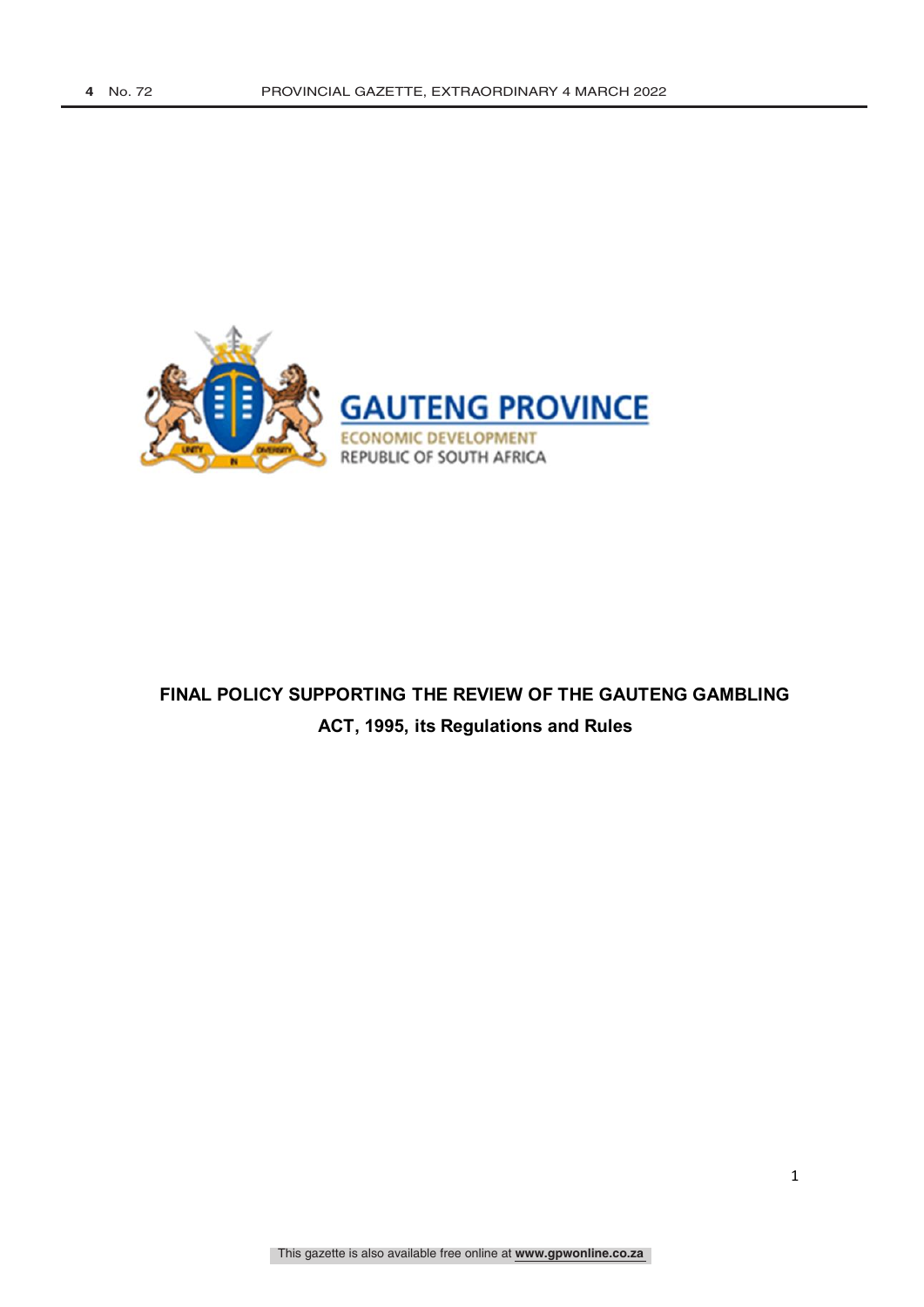# **TABLE OF CONTENTS**

| 1.     |  |  |
|--------|--|--|
| 1.1    |  |  |
| 1.1.1  |  |  |
| 1.1.2  |  |  |
| 1.1.3  |  |  |
| 1.2    |  |  |
| 1.2.2  |  |  |
| 1.2.3  |  |  |
| 1.2.4  |  |  |
| 1.3    |  |  |
| 1.3.1  |  |  |
| 1.3.2  |  |  |
| 1.4    |  |  |
| 1.5    |  |  |
| 2.     |  |  |
| 2.1    |  |  |
| 2.1.1  |  |  |
| 2.1.2  |  |  |
| 2.1.3  |  |  |
| 2.1.4  |  |  |
| 2.1.5  |  |  |
| 2.1.6  |  |  |
| 2.1.8  |  |  |
| 2.1.9  |  |  |
| 2.1.10 |  |  |
|        |  |  |
| 3.     |  |  |
| 3.1    |  |  |
| 3.2    |  |  |
| 3.3    |  |  |
| 3.4    |  |  |
| 4.     |  |  |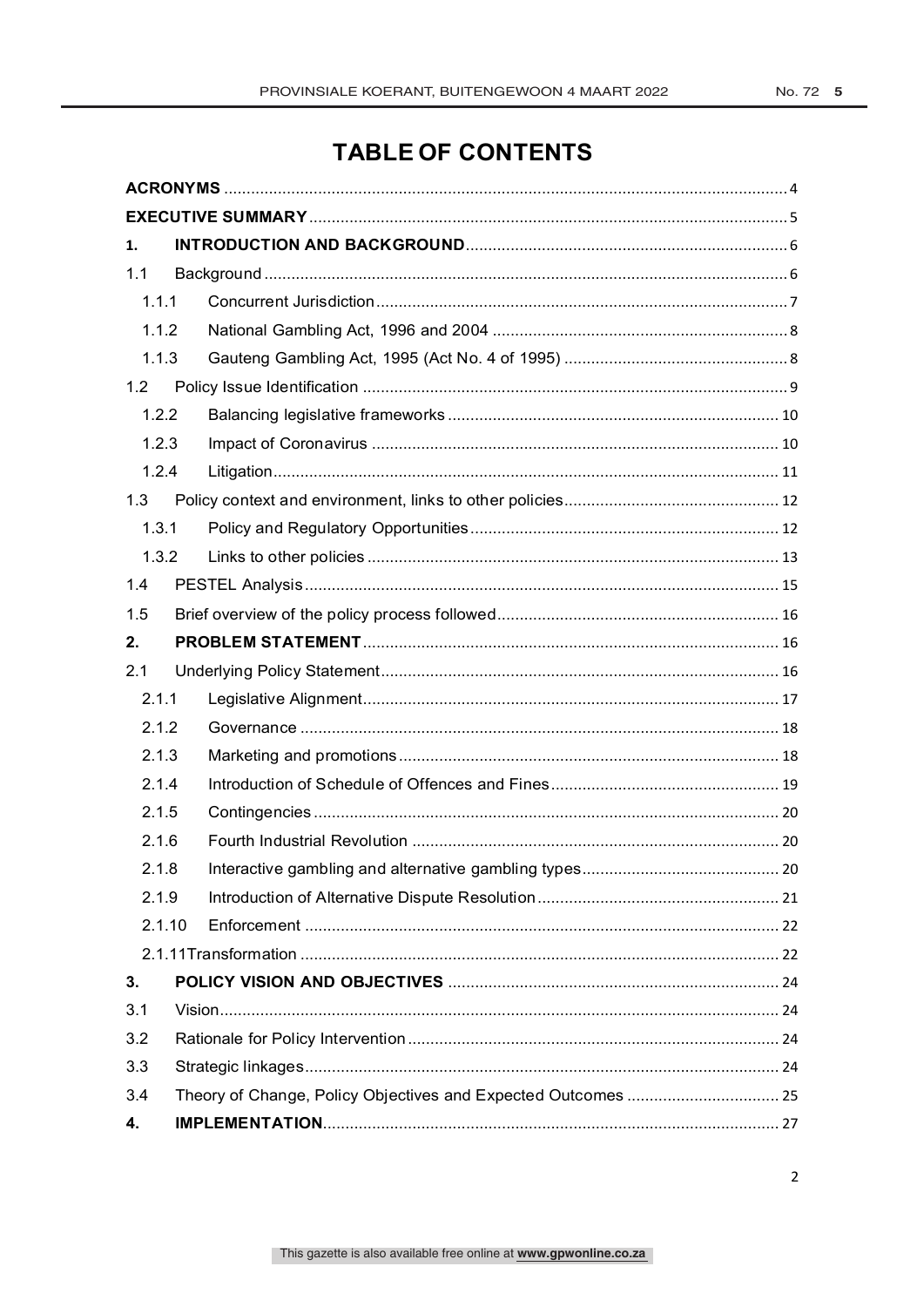| 4.1 |                                                                         |  |
|-----|-------------------------------------------------------------------------|--|
| 4.2 |                                                                         |  |
| 4.3 |                                                                         |  |
| 4.4 |                                                                         |  |
| 4.5 |                                                                         |  |
| 5.  |                                                                         |  |
| 5.1 |                                                                         |  |
| 5.2 |                                                                         |  |
| 6.  |                                                                         |  |
| 6.1 | Programme performance measurement indicators and Monitoring Process  32 |  |
| 6.2 |                                                                         |  |
| 6.3 |                                                                         |  |
| 7.  |                                                                         |  |
| 8.  |                                                                         |  |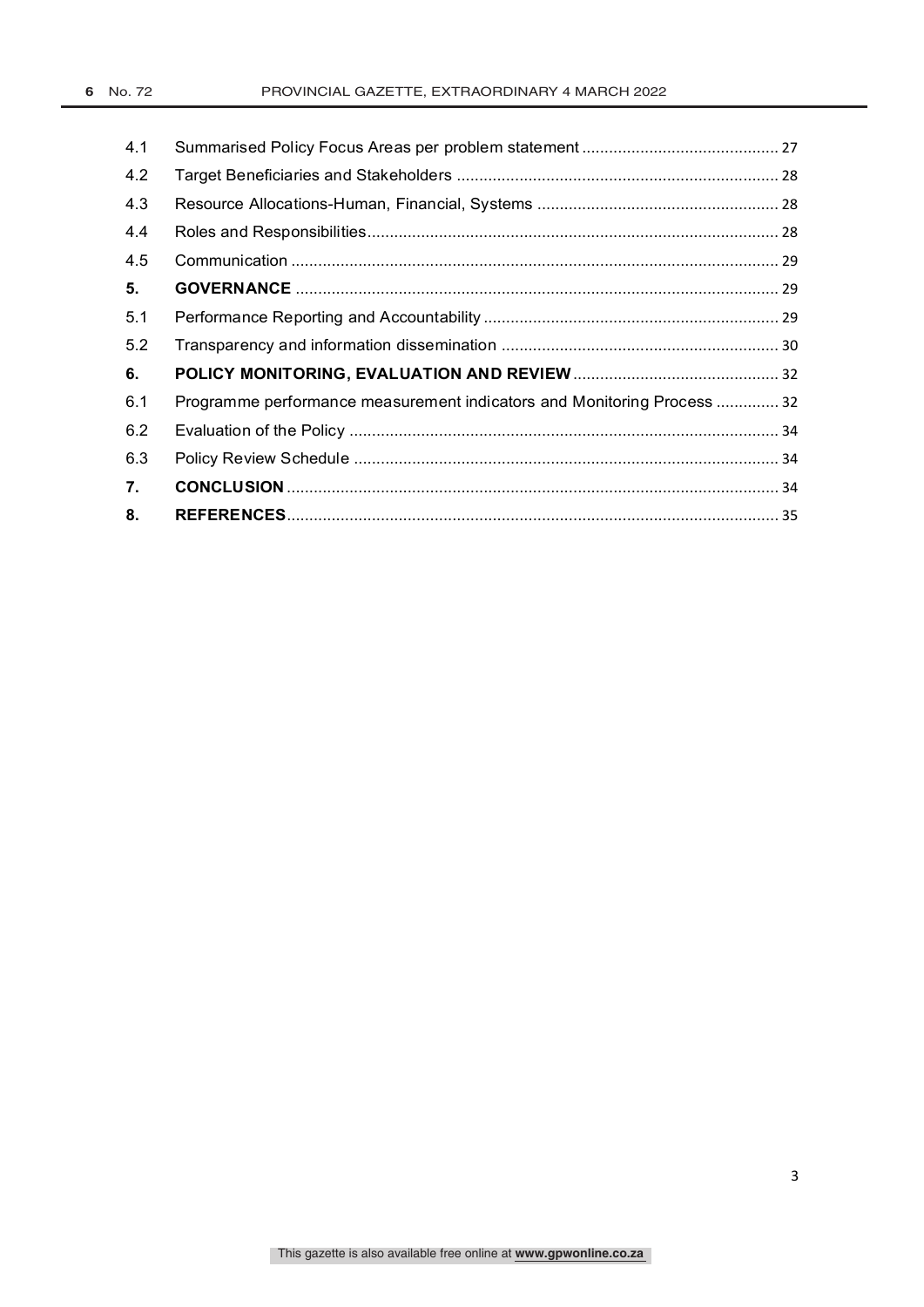## **ACRONYMS**

| 4IR           | <b>Fourth Industrial Revolution</b>                         |
|---------------|-------------------------------------------------------------|
| <b>ADR</b>    | <b>Alternative Dispute Resolution</b>                       |
| <b>B-BBEE</b> | Broad-Based Black Economic Empowerment                      |
| <b>CEO</b>    | <b>Chief Executive Officer</b>                              |
| <b>CSI</b>    | <b>Corporate Social Investment</b>                          |
| <b>DTI</b>    | Department of Trade, Industry and Competition               |
| <b>EBT</b>    | <b>Electronic Bingo Terminal</b>                            |
| <b>FIC</b>    | <b>Financial Intelligence Centre</b>                        |
| <b>FICA</b>   | Financial Intelligence Centre Act, 2001 (Act No.38 of 2001) |
| <b>GDED</b>   | Gauteng Department of Economic Development                  |
| <b>GDP</b>    | <b>Gross Domestic Product</b>                               |
| <b>GGB</b>    | <b>Gauteng Gambling Board</b>                               |
| <b>GPG</b>    | <b>Gauteng Provincial Government</b>                        |
| <b>MEC</b>    | <b>Member of Executive Council</b>                          |
| <b>NGB</b>    | National Gambling Board                                     |
| <b>NGA</b>    | National Gambling Act, 2004 (Act No. 7 of 2004)             |
| <b>NRGP</b>   | National Responsible Gambling Programme                     |
| <b>LPM</b>    | <b>Limited Payout Machine</b>                               |
| <b>PLA</b>    | <b>Provincial Licensing Authorities</b>                     |
| "the Act"     | Gauteng Gambling Act, 1995 (Act No. 4 of 1995)              |
| <b>SAPS</b>   | South African Police Service                                |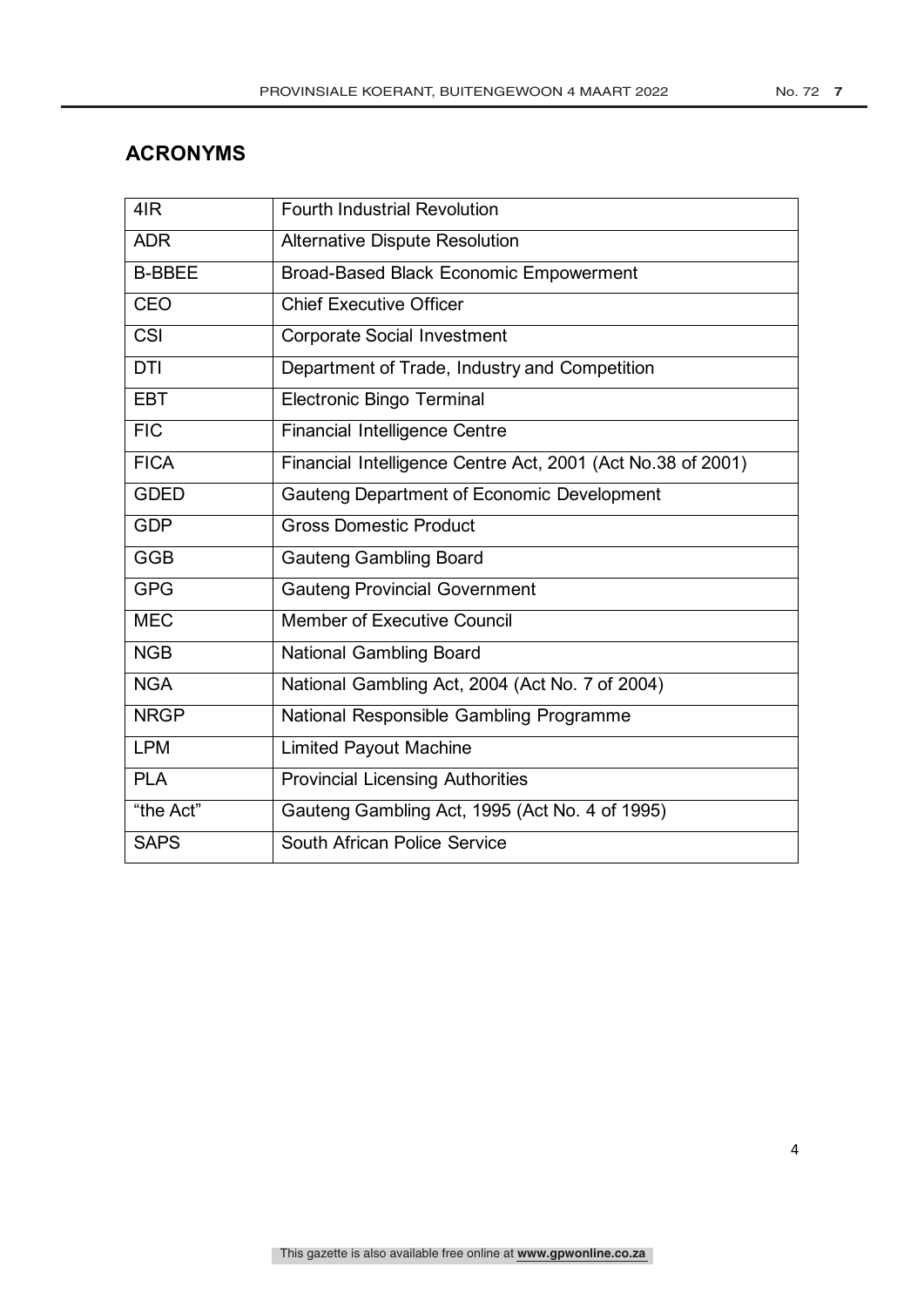### **EXECUTIVE SUMMARY**

The gambling industry has grown and evolved substantially since the legalization of gambling in South Africa in 1994. Technological advancements on existing forms of gambling and new forms of gambling have emerged and have created challenges for regulators and policy makers. This once fledgling industry has developed into a competitive and flourishing sector which has its basis of operation as a government issued licence.

The unfortunate impact of COVID-19 is a crude realisation that the gambling industry in South Africa is losing out on opportunities related to the Fourth Industrial Revolution (4IR). As the biggest beneficiary of South Africa's gambling revenue, Gauteng – as a province – is, during the Pandemic, also the biggest loser. In response, the Gauteng Gambling Board (GGB) made an urgent request to the Provincial Command Council for the Premier of Gauteng to motivate, at a national level, the licensing and regulation of interactive gambling by existing licensees. This proposal would mean a reformed gambling industry and its regulation, chiefly to embrace the opportunities of the 4IR.

The Premier in his state of address<sup>1</sup> on 23 February 2021, mentioned that the Province is implementing the Gauteng 4IR Growth and Digitalisation Strategy which has four pillars: Digital Infrastructure, Enabling Environment, Enabling Technologies, and Human Capital Development. This will enable our City Region to build a dynamic digital economy that offers employment to the youth and opportunities to entrepreneurs.

Guided by the Gauteng 4IR and Digital Transformation Panel, the province is rolling out several initiatives to achieve amongst others: -

- Reliable connectivity that provides inclusive access, supports new business, creates new players and markets, and improves government services.
- Improve Gauteng's competitive positioning through 4IR and other technologies.
- Improve research, development, and innovation.
- New approaches to developing policies, frameworks, and standards (e.g. interoperability, privacy, and security) in the context of a rapidly changing world<sup>2</sup>.

The Gauteng Gambling Policy therefore seeks to align to the digital age, create new and equal opportunities, enhance regulatory efficacy, while being mindful of its

<sup>&</sup>lt;sup>1</sup> Premier David Makhura: Gauteng State of the Province Address 2021 available at

https://www.gov.za/speeches/premier-david-makhura-gauteng-state-province-address-2020-23-feb-2021- 0000, accessed on 26 February 2021.

<sup>&</sup>lt;sup>2</sup> Gauteng Gambling Board Annual Report 2019/2020 available at https://www.ggb.org.za/annual-reports/, accessed on 27 February 2021.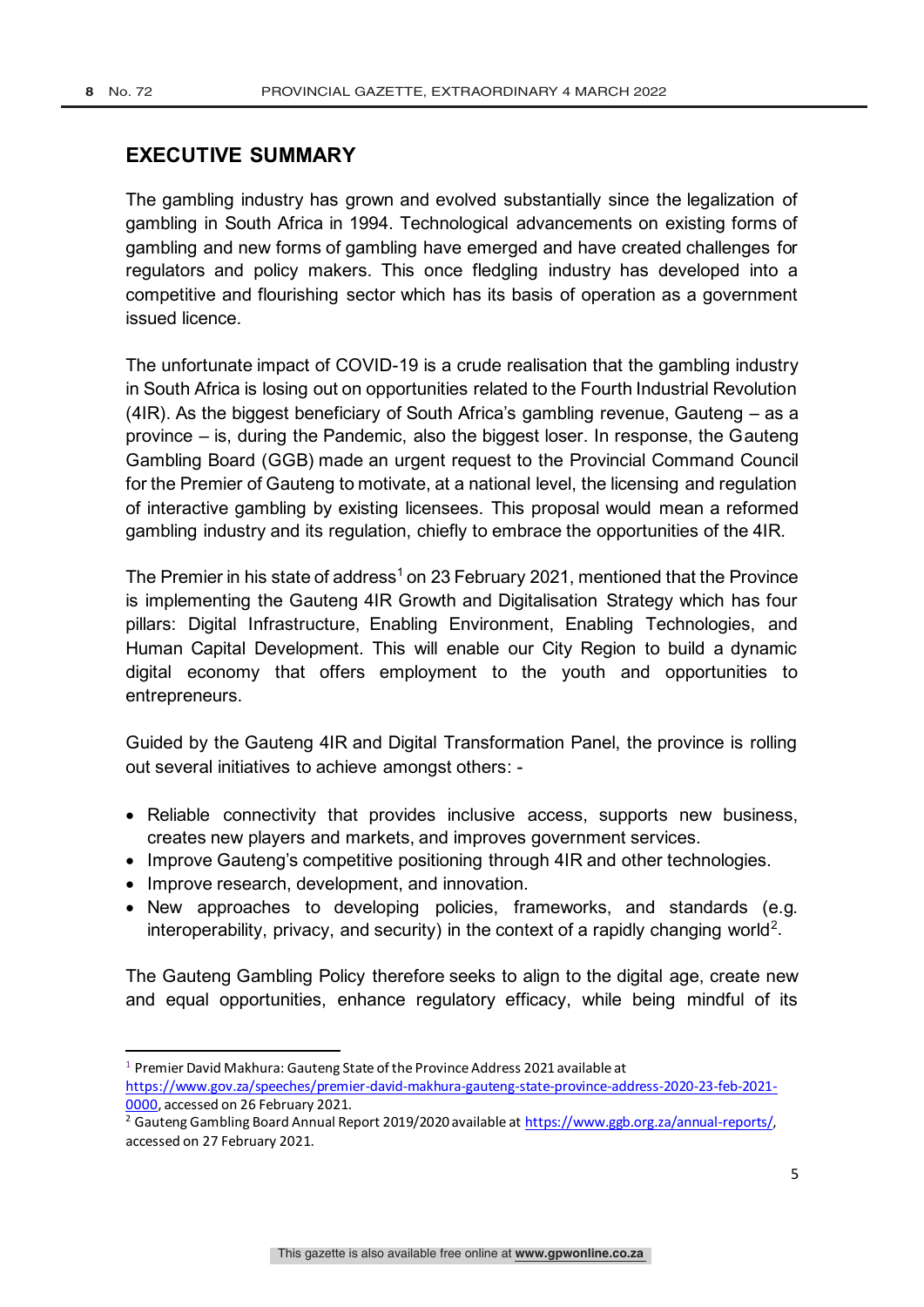objective of protecting the public. GGB endeavors to keep gambling fair, open, and crime free, while ensuring that it is protecting the general public.

### **1. INTRODUCTION AND BACKGROUND**

### 1.1 Background

Prior to 1994 gambling was prohibited in South Africa and only took place in the former homeland areas, Transkei, Bophuthatswana, Venda, and Ciskei<sup>3</sup>. The Gambling Act of 1965<sup>4</sup> allowed wagering in the former homelands, allowing casinos to operate there legally. Betting on horseracing activities was the only legal form of gambling allowed during that time. Between the 1970s and 1990s, as many as 2,000 illegal casinos began operating throughout South Africa.

The former policy on gambling was guided by the 1995 Wiehahn Commission Report<sup>5</sup>. The Commission was established in August 1994 by the Minister of Justice with a mandate to advise the government on the establishment of a national policy on gambling for South Africa, given that gambling, other than betting on horseracing, was illegal at that time. The report of the Wiehahn Commission has guided the managed rollout of gambling in South Africa since 1996, having identified the following key objectives for gambling policy:

- (a) The protection of society from the over-stimulation of latent gambling through the limitation of gambling opportunities;
- (b) The protection of players and integrity and fairness of the industry through the strict control and supervision of the industry;
- (c) The uniformity and harmonization of policy and legislation at all levels of government and across provinces through minimum norms and standards, co-operation and co-ordination;
- (d) The generation of revenue and taxes for provincial government and for good causes;
- (e) The economic empowerment of the historically disadvantaged; and
- (f) The promotion of economic growth, development and employment.

Pursuant to the report, a regulatory framework was put in place, closely following the recommendations and objectives of the Wiehahn Commission report. The National Gambling Act, 1996<sup>6</sup> and the National Lotteries Act, 1997<sup>7</sup> were

<sup>3</sup>Transkei, Bophuthatswana, Venda, and Ciskei (the so-called "TBVC States")

<sup>4</sup> Act No. 51 of 1965

<sup>5</sup> Wiehahn Commission Report of 1995

<sup>6</sup> Act No. 33 of 1996

<sup>7</sup> Act No. 57 of 1997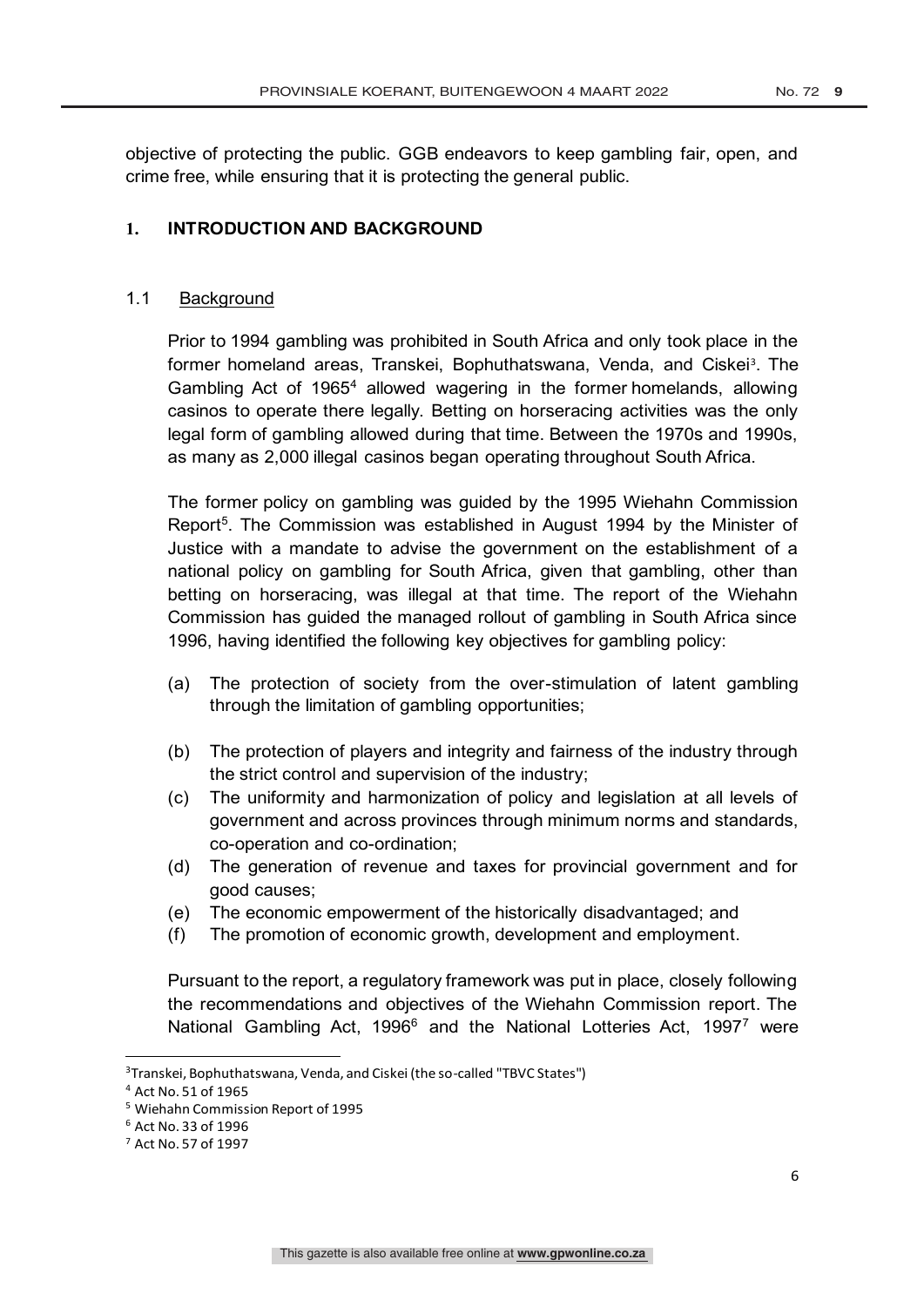promulgated and the National Gambling Board and the National Lotteries Board were established. The National Gambling Board was not a regulatory body, but rather a body established to provide policy advice and to promote uniformity among provincial gambling regulators, who had the responsibility for the licensing and regulation of gambling activities in their respective provinces.

1.1.1 Concurrent Jurisdiction

Part A of Schedule 4 of the Constitution<sup>8</sup> lists functional areas of concurrent national and provincial competence. This includes gambling and wagering but excludes *inter alia* lotteries. Thus, both the national and provincial spheres of government are empowered to pass gambling legislation. However, section 85(2)(a) of the Constitution read with section 125(2)(a) and (b) thereof requires all provincial and national legislation within functional areas of concurrent legislative competence to be implemented and administered by the Provincial Executive, except where the Constitution or Act of Parliament provides otherwise. The national legislation may provide a framework within which the provinces can effect implementation. Example, section 30 of the National Gambling  $Act<sup>9</sup>$ recognizes the exclusive jurisdiction of provincial licensing authorities regarding licences.

Concurrent jurisdiction raises a number of particular challenges for the regulatory framework $10$ :

- (a) The effective resolution of disputes between provincial regulators and the NGB and between provinces.
- (b) The effective implementation of co-operative governance, requiring a cooperative and consultative approach to policy-making and a relationship between all parties that is based on mutual respect and trust.
- (c) Ensuring consistency and uniformity in regulation through the development and consistent implementation of national norms and standards.
- (d) Balancing the rights and objectives of the province, with that of national government.
- (e) Advancing provincial objectives whilst balancing national considerations.

<sup>8</sup> Constitution of the Republic of South Africa 108 of 1996

<sup>9</sup> Act 7 of 2004

<sup>&</sup>lt;sup>10</sup> Nzimande, S., et al. 'Review of the South African gambling industry and its regulation. A report prepared by the Gambling Review Commission. Final report submitted to the Minister of Trade and Industry' *available at https://static.pmg.org.za/docs/110829gambling-review.pdf (*2010), accessed on 27 February 2021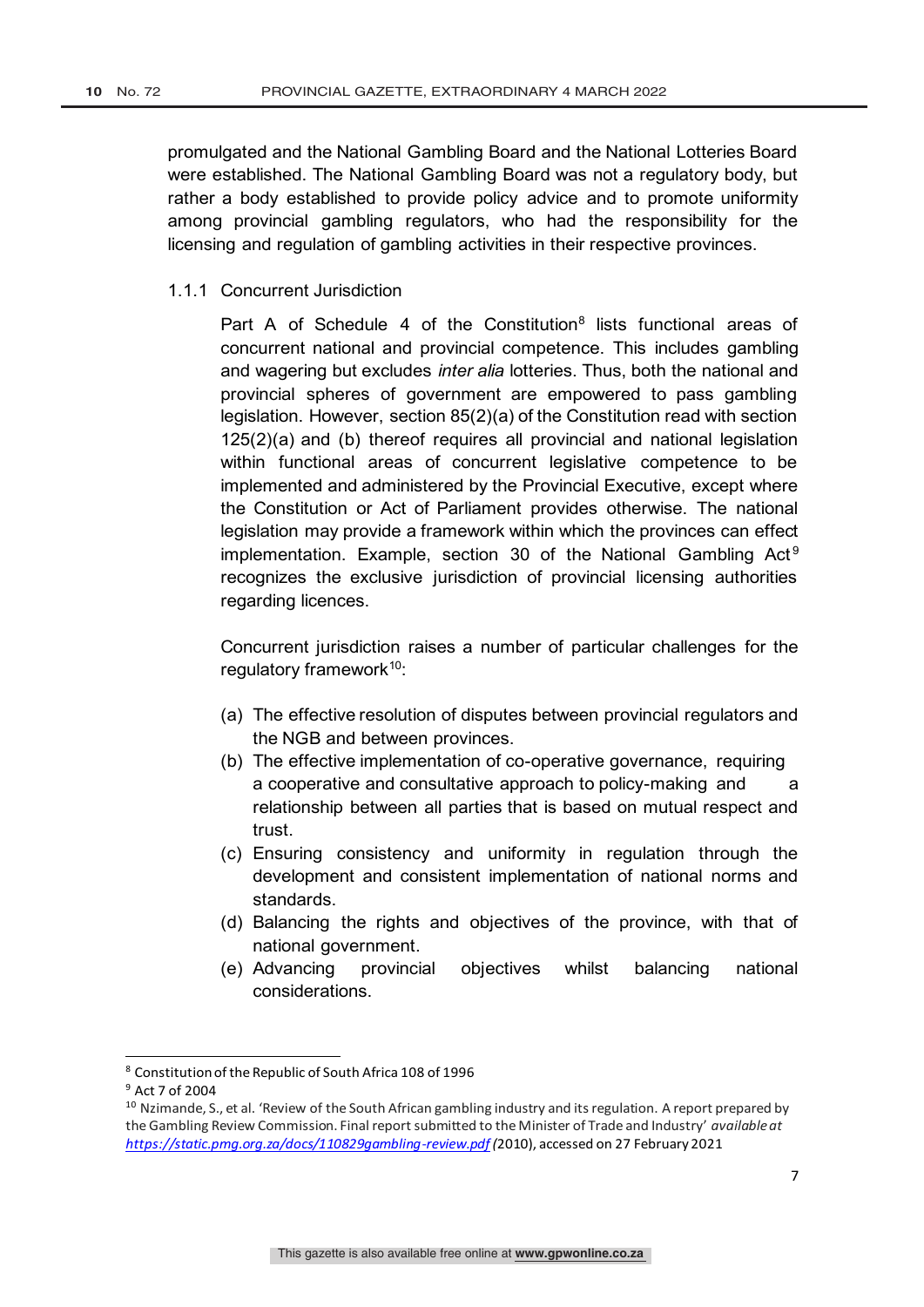### 1.1.2 National Gambling Act, 1996 and 2004

The review of the gambling industry by the Wiehahn Commission led to the National Gambling Act of 1996 being promulgated. The National Gambling Act, 1996 was promulgated to set national norms and standards for the regulation of gambling in South Africa, form a system for granting gambling licences, and to establish a National Gambling Board (NGB) mandated to oversee the regulation of legalised gambling.

The first review of National Gambling policy and legislation occurred in 2002. This review was propelled by ongoing disputes and contestation between provincial gambling regulatory authorities and the National Gambling Board, the rising concerns about the potentially negative socioeconomic impact of gambling, and thirdly, to deal with forms of gambling that had not been dealt with or anticipated in the National Gambling Act, 1996, in particular interactive gambling and horseracing.

In 2004, the National Gambling Act of 1996 was repealed and replaced with the National Gambling Act of 2004<sup>11</sup> which recognised the concurrent powers by the national and provincial governments. The National Gambling Act, 2004 provided for uniform norms and standards applicable in South Africa and also established institutions responsible for coordinating and administrating national gambling policy.

The National Gambling Act sets some of the gambling activities that may be licensed by provincial licensing authorities. Gambling activities authorised in terms of the National Gambling Act include casinos, limited pay-out machines, bingo, amusement games and betting on racing and sports activities. Horse racing or race-meetings are regulated by provincial gambling laws.

### 1.1.3 Gauteng Gambling Act, 1995 (Act No. 4 of 1995)

The Gauteng Gambling Act, 1995<sup>12</sup> was promulgated in 1995 to regulate gambling within the province of Gauteng. The GGB is established in terms of section 3 of the Gauteng Gambling Act. The GGB is a Schedule 3C listed provincial public entity in terms of the Public Finance Management Act, 1999<sup>13</sup> and is accountable to the Gauteng Provincial Legislature through the MEC for Economic Development who is the Executive Authority.

 $11$  Act No. 7 of 2004 as amended

<sup>12</sup> Act No. 4 of 1995

<sup>13</sup> Act No. 1 of 1999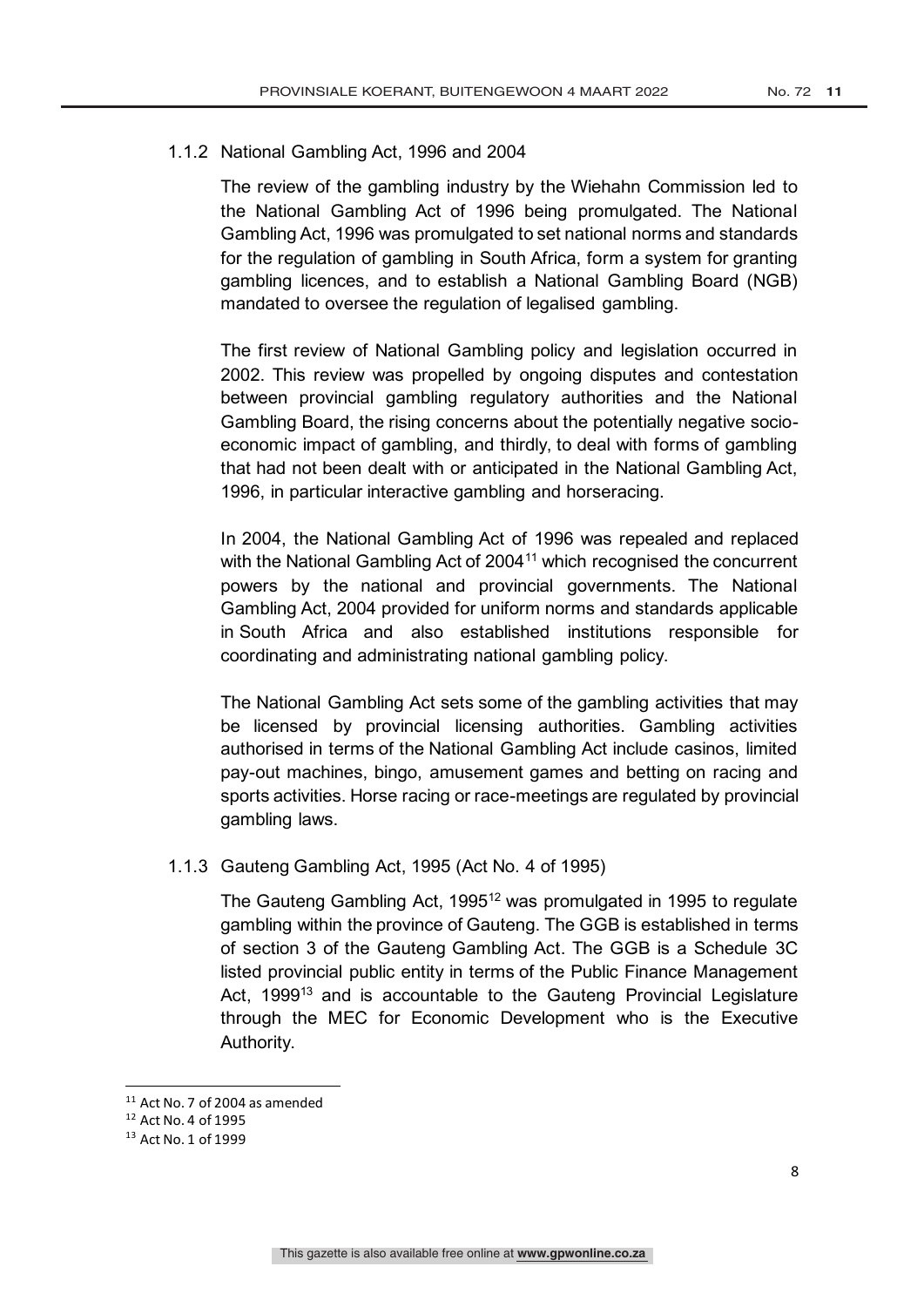Since its establishment in 1995, the GGB continues to play a significant role in implementing the province's mandate to regulate and control gambling in the Province. This mandate is premised on two important pillars namely; protection of the public and revenue collection by -:

- (a) Licensing individuals and entities (companies) to conduct gambling;
- (b) Registering persons engaged in gambling;
- (c) Registering gambling devices;
- (d) Collecting taxes and levies on behalf of the Province and others; and
- (e) Ensuring compliance with gambling and other legislation.

#### 1.2 Policy Issue Identification

The gambling industry remains a unique segment of entertainment in South Africa which depends on a large workforce and the support of thousands of both national and international vendors and suppliers, making it dynamic in creating jobs and fuelling economic growth. Therefore, making this industry more able to produce significant economic effects in the communities and regions in which it is located. Gambling seems to bring about more benefits such as increased property value and increased employment opportunities.

Owing to rapid changes in the socio-economic environment, the need for policy evolution is eminent. Since 1994, however, important socio-economic, demographic and policy shifts have occurred which necessitated the introduction of new, innovative and needs-oriented strategies to achieve the mandate of the Gauteng Provincial Government in so far as gambling is concerned.

Over the last two decades, the development of policies that promote economic growth have become an integral part of the public sector. But the apparent inability of these policies to sustain successful outcomes over time has led to policy makers exploring alternative avenues. Since 1994, there have been numerous policy and statutory developments in order to give effect to the new approach to gambling. As mentioned above, these include the National Gambling Act. 2004, National Gambling Amendment Act, 2008<sup>14</sup>, National Gambling Policy<sup>15</sup>, 2016 as well as provincial gambling legislation. Despite all these legislative frameworks, gaps still exist that hampers effective regulations of the gambling industry, and legislative intervention is required to increase the speed of adopting the principles to achieve socio-economic development.

<sup>&</sup>lt;sup>14</sup> Act No. 10 of 2008. It should be noted that this regulatory instrument has not been implemented.

<sup>15</sup> National Gambling Policy 2016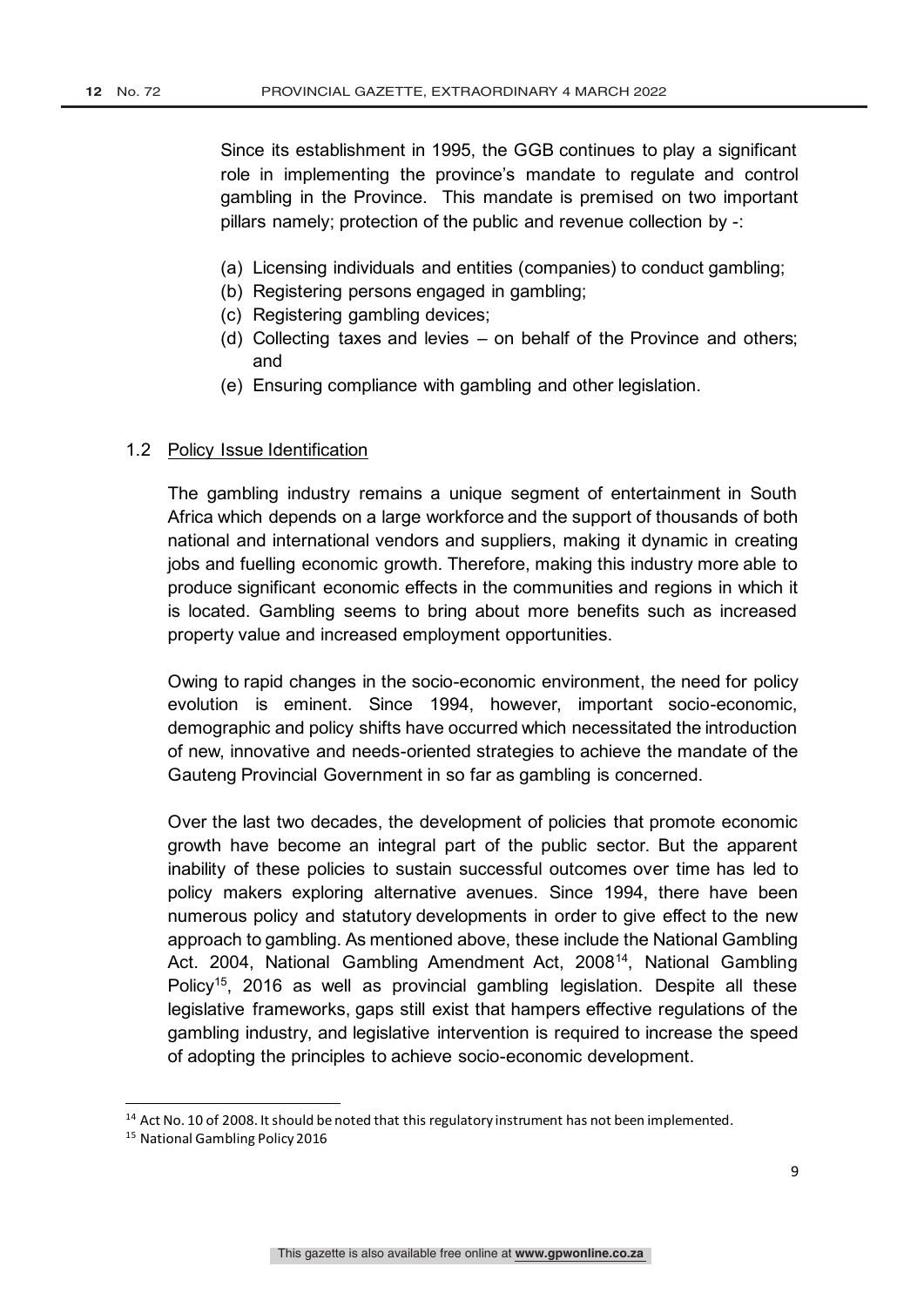### 1.2.2 Balancing legislative frameworks

Licensing of gambling forms the cornerstone of the legislative framework relating to gambling. Reviewing the licensing process and the criteria used when licences are granted is a key factor in determining the effectiveness of the existing framework. Gambling is regulated both nationally and provincially, there are two types of gambling licences, national licences and provincial licences. The Commission<sup>16</sup> in its findings noted that the licensing criteria outlined in provincial laws have not been substantially updated or reviewed since their initial promulgation. As a result, differences in the factors considered across provinces remain in place.

Gambling operators pointed out that these differences are retained despite conflicts and inconsistencies with national legislation or regulation. There appears to be a number of inconsistencies between, for example, the national LPM regulations and provincial licensing processes. In instances where national regulation was altered, provincial legislation and requirements were not amended. Differences are retained despite conflicts and inconsistencies with national legislation or regulation<sup>17</sup>. This legislative process seeks to eradicate as many of these inconsistences as possible, with heightened focus on the unique needs of the Province. The limit to seeking the legislation to be consistent with national legislation is informed by the Constitutional checks and balances, and will be informed by the desire to effect broader socio-economic upliftment in the Industry.

### 1.2.3 Impact of Coronavirus

The current gambling model of South Africa is predominantly land based, meaning that people gamble only at licensed brick and mortar establishments across the five legal modes of gambling, i.e., casinos, horse racing, sports betting sites, LPM sites and Bingo sites. Currently online gambling is prohibited by the National Gambling Act, with the exception of betting on sport, there is no other licensed online form of gambling offered within Gauteng. The casino gambling model in South Africa is such that casinos need to be attached to a hotel, which means that the gambling industry also benefits from visitors staying in those hotels, as they can easily access gambling facilities due to their proximity to the gambling activities. Gambling revenues in South Africa therefore relies heavily on the land-based gambling establishments which the public utilise, as well as which tourists visit – i.e. casinos. The covid-19 pandemic has had a devastating impact on the industry, it shed thousands of jobs,

 $16$  Ihid

<sup>17</sup> Ibid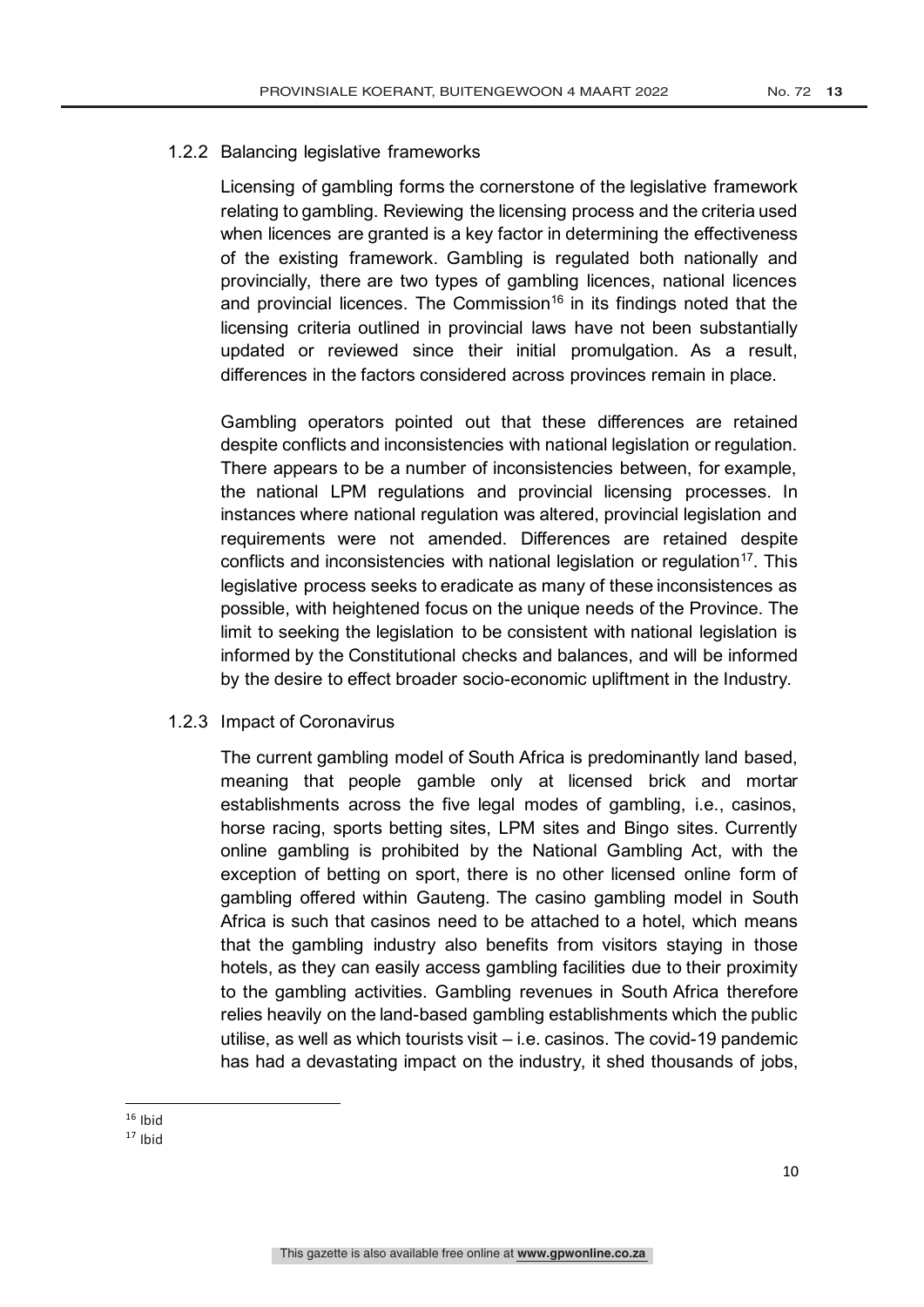and the public funds which gambling contributes towards were reduced. After one and a half years, it is envisaged that the covid-19 pandemic will still distabilise the industry in the near future. The bans on travel and being in public places – including places of entertainment and recreation, has adversely impacted on the industry.<sup>18</sup>. The coronavirus disease has also illustrated the need for the transformation of the gambling industry, and the removal of the vulnerabilities which the industry has, in that gambling should not only rely on land-based establishment. This need has informed the policy to enhance gambling offerings to a digital offering. In the absence of such development, the industry will continue to be vulnerable and will enter a decline as gambling becomes obsolete or is surpassed by other industries which advance through the adoption of technology and digitisation. The legislative amendments seek to mitigate against these vulnerabilities.

### 1.2.4 Litigation

Litigation within the broader gambling industry has been inundated since the early 1990s however, recently it has increased due to a perceived ambiguity of the Act. The GGB has, in some cases relied on the courts for interpretation of other provisions of the Act. This litigation has dealt with, amongst others:

- (i) unlicensed gambling operators, to prevent the prosecuting authorities from closing down their gambling operations (spoliation orders) and to prolong the eradication of illegal gambling19.
- (ii) the relationship between the national and provincial boards, for example as is the case in the Type B LPM's, i.e. more importantly, the judicial review of the decisions by the gambling boards – especially where it is related to processes $20$  and matters of substance.
- (iii) Civil enforcement of gambling debts.
- (iv) Whether inspectors of the Board can search and seize allegedly unlicensed gambling premises without a search warrant<sup>21</sup>.

<sup>&</sup>lt;sup>18</sup> National Gambling Board Briefing Note – Corona Virus and its potential impact on the South African Gambling Industry (2020) http://www.ngb.org.za/organisational-areas/news/briefing-note---coronavirus.aspx, accessed 27 February 2021

<sup>&</sup>lt;sup>19</sup> Jasper Johannes Malan v The Minister of SAPS N.O. and Others Case No. 25953/18 (Unreported)

<sup>&</sup>lt;sup>20</sup> Sunshine Entertainment CC t/a 'The New Maroela Hotel' and Another v Gauteng Gambling Board and Another (45777/2014) [2017] ZAGPJHC 173

<sup>&</sup>lt;sup>21</sup> Mogajane v Chairperson, North West Gambling Board and Others 2006 (5) SA 250 (CC)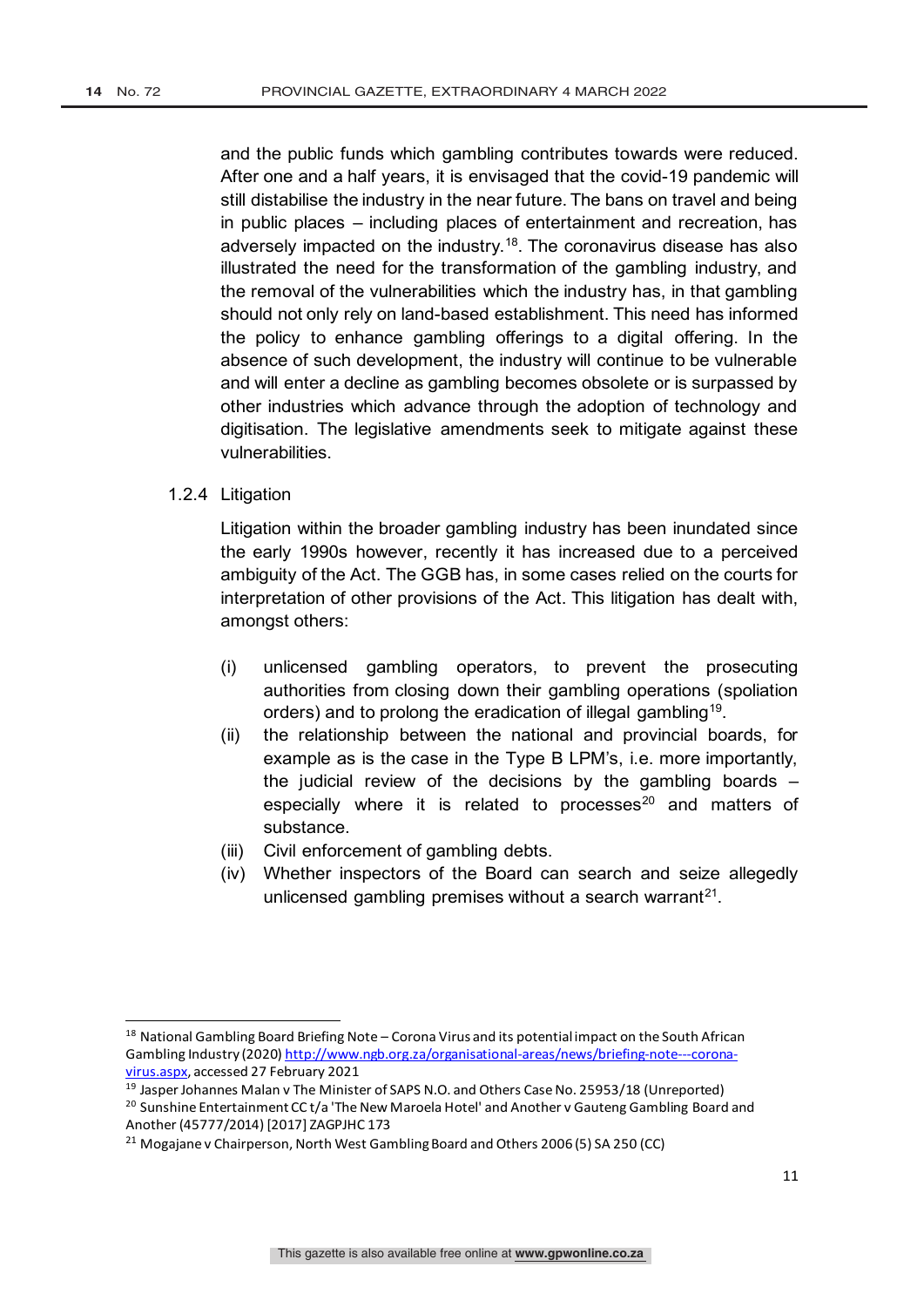- (v) Wagering on dog races alternatively offering fixed odds betting on the outcome of dog races held outside South Africa, which is currently prohibited in South Africa<sup>22</sup>.
- (vi) Possible reimbursement claims from excluded persons; pathological gambling23.
- (vii) Illegality of non-casino operators who want to offer fixed odd bets on the outcome of a casino game, including the game of roulette $24$ .
- (viii) Third parties (retailers) acting as agents of bookmakers and/or as intermediaries between bookmakers and persons taking bets on sporting events $25$ .
- (ix) Marketing and promotions which leads to inducement to bet on a sporting event, etc.<sup>26</sup>.

### 1.3 Policy context and environment, links to other policies

1.3.1 Policy and Regulatory Opportunities

The South African gambling industry has seen a recent wave in attempts to develop new regulatory instruments, from the amended National Gambling Act of 2008<sup>27</sup>, to the National Gambling Policy of 2016 and the National Gambling Amendment Bill of 2018. To date, some of these regulatory instruments have not been implemented, while much of what is included in these instruments is pertinent to address the new regulatory challenges raised by the 4IR. An additional policy opportunity would include the drafting of 4IR policy responses by the Department of Trade Industry and Competition wherein provincial regulators will make inputs on policy responses for the gambling industry $28$ . The Gauteng government seeks to benefit from these policy and regulatory opportunities in a balanced manner, in the new legislation (which includes the Regulations and Rules).

<sup>&</sup>lt;sup>22</sup> South African Bookmakers Associations And 5 Others V National Gambling Board And 9 Others - Case No. 75953/17; *South African Federation of Sleddog Sports v National Council of the Society for the Prevention of Cruelty to Animals and another*(SGHC) unreported, case number (13/15774)

 $^{23}$  Imtiaz Suliman v Gauteng Gambling Board, Tsogo Sun Gaming (PTY) LTD (49433/11)

<sup>24</sup> Casino Association of South Africa v Portapa (Pty) and Others 9547/2018

<sup>&</sup>lt;sup>25</sup> The Gauteng Gambling Board v OTT Mobile and Others Case No: 12023/18 (Unreported)

<sup>&</sup>lt;sup>26</sup> Disciplinary Committee Cases in terms of section 37 of the Gauteng Gambling Act, 1995 wherein licensees were charged for contravention of Section 57(2).

<sup>27</sup> Act No. 7 of 2008

<sup>&</sup>lt;sup>28</sup> Adams, R et al 'Research to determine the potential impact of the fourth industrial revolution on the current and future regulation of gambling in South Africa' (2020) available at http://repository.hsrc.ac.za/handle/20.500.11910/15237, accessed 28 February 2021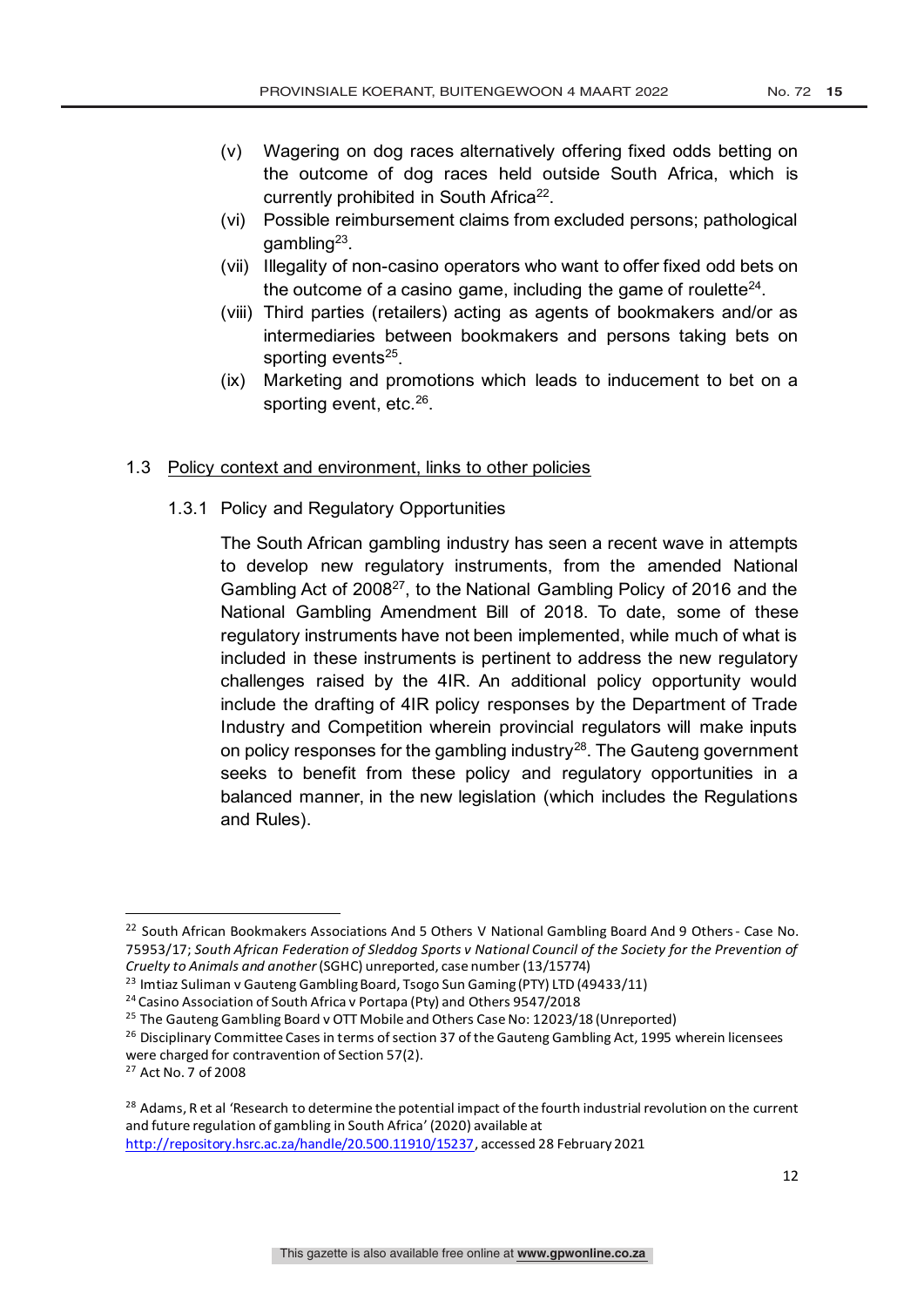The amendment of the Act seeks to align with other relevant policies, bills and acts which are promulgated during the legislative process of the Act. These are to include the relevant provisions of, amongst others, General Laws Amendment Bills, reviews of the Gauteng Provincial Government Agencies, National Gambling Amendment Bill of 2018 and others.

#### 1.3.2 Links to other policies

1.3.2.1 Constitution of the Republic of South Africa, 1996

The Constitution is the supreme law of the land and all other legislation need to be aligned to the Constitution in a balanced manner. The Board has therefore identified a need to review its legislation with a view to realign it with the Constitution since the Act was promulgated before it. Example: section 81(2) of the Gauteng Gambling Act empowers an inspector to enter any premises (not only licensed premises) in which any object connected with gambling is or is suspected to be or which are occupied or used or suspected to be occupied or used for the purposes of any gambling activity. This section has been viewed as giving the inspectors very broad powers and as it may be used to conduct search and seizure operations in premises ranging from business premisses to private homes. Whilst these provisions have not been found to be unconstitutional, it is the intention to enhance the powers of inspectors by simultaneously enhancing the legislation.

Consulted stakeholders submitted that this provision is constitutionally problematic as it allows for inspection of premises without a search warrant granted by a judicial officer. This is similar to the provision of the Medicines and Related Substances Control Act, 1965 which the Constitutional Court found to amount to an unconstitutional infringement of the right to privacy in *Mistry*29.

### 1.3.2.2 National Gambling Act

In terms of the National Gambling Act, the role of the National Gambling Board ("NGB"), in this context is to set gambling norms and standards at a national level to be implemented by provinces. The details of implementation, includes licensing, monitoring of compliance and revenue collection. Example: Electronic bingo was prohibited in South Africa. The GGB amended its legislation

<sup>&</sup>lt;sup>29</sup> Mistry v Interim Medical and Dental Council of South Africa 1998 (4) SA 1127 (CC) papa 16. See also Gaertner and Others v Minister of Finance and Others 2014 (1) SA 442 (CC)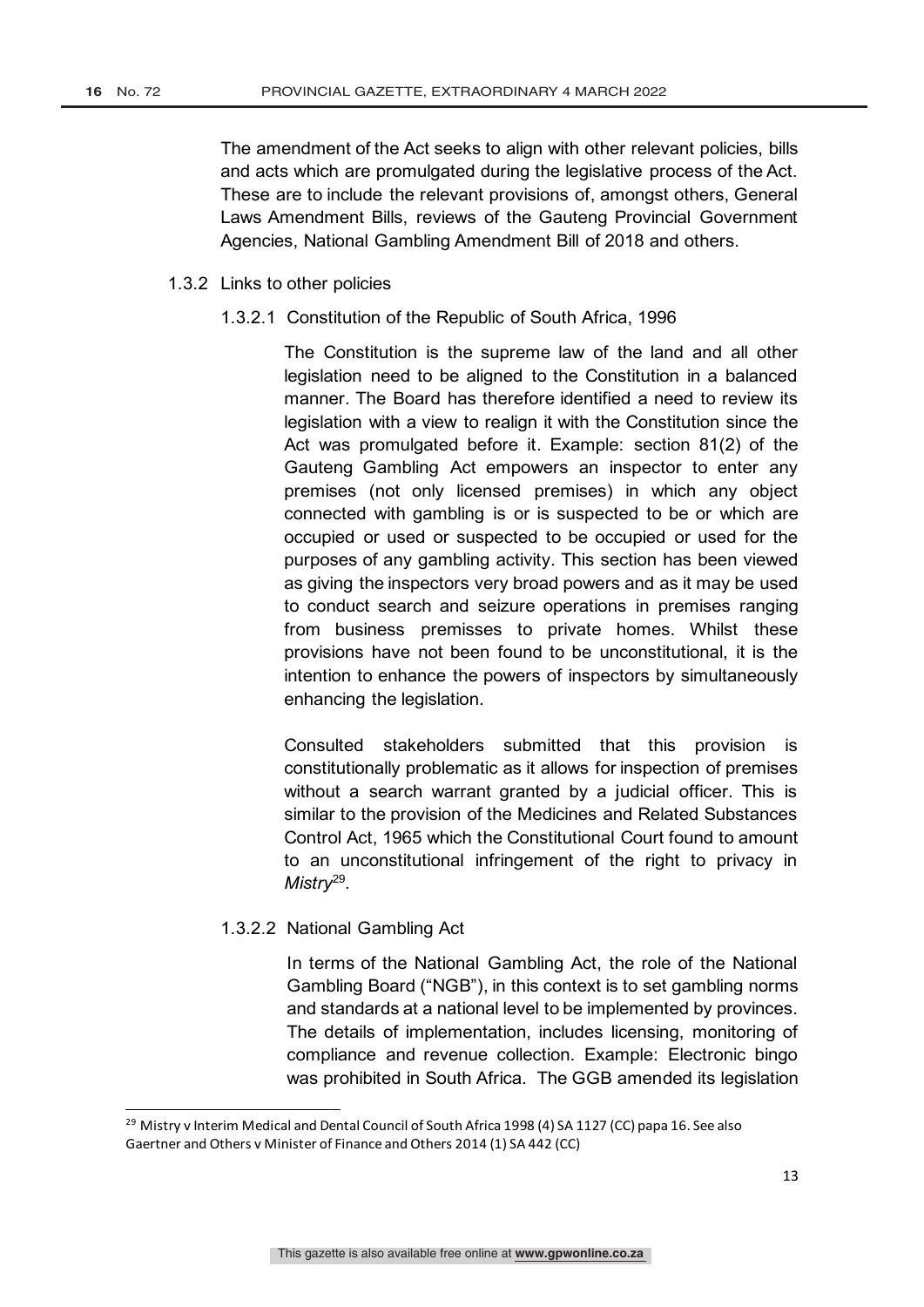to cater for electronic bingo.<sup>30</sup> The National Gambling Policy, 2016, acknowledged that the prohibition of electronic bingo terminals is far outweighed by the demand for its regulation and therefore the decision by the GGB paved the way for incorporation of the electronic bingo in the gambling legislation  $31$ .

- 1.3.2.3 Financial Intelligence Centre Act,  $2001^{32}$  the purpose of this Act is to combat money laundering activities and was promulgated after the Act. There is therefore a need that the gambling legislation must be cognisant of the provisions of FICA.
- 1.3.2.4 Protection of Personal Information Act,  $2013^{33}$  provides for the processing and retention of personal data gathered and extracted in processing license applications, exclusions etc. There is therefore a need that the gambling legislation must be cognisant of the provisions of POPIA.
- 1.3.2.5 Broad Based Black Economic Empowerment Act, 200334

In terms of the government policy and legislative framework, B-BBEE is one of the pillars utilised to promote inclusive economy by ensuring that persons who were previously disadvantaged are given an opportunity to participate in the economic benefits derived from gambling. Despite the existence of enabling legislation, the industry is not as inclusive as government requires, and does not represent the collective aspirations of our society. Some of the enabling existing legislative provisions include section 10 of the B-BBEE, and the provisions of the National Gambling Act. There is therefore a need that the gambling legislation must be realigned with B-BBEE and National Gambling Act, since it was promulgated after the Act, but that certain objectives must be enhanced beyond these Acts.

In an extract from National Treasury's 2017 Budget Review, it is stated that "Growth without transformation would only reinforce the inequitable patterns of wealth inherited from the past.

<sup>&</sup>lt;sup>30</sup> Akani Egoli (Pty) Ltd v Chairperson Gauteng Gambling Board, Case No. 187891/06 (unreported)

 $31$  Department of Trade & Industry National gambling policy 19 - The need to prohibit EBTs is outweighed by the demand to regulate the industry. However, there should be limitations to ensure that the operations of electronic bingo terminals do not pose unfair competition to existing forms of gambling especially the LPMs and casinos. The policy should focus on the numbers of licences and machines per province and per site; the location and accessibility; Corporate Social Investment (CSI) and the contribution to the responsible gambling programmes

<sup>&</sup>lt;sup>32</sup> Act 38 of 2001 as amended

<sup>33</sup> Act 4 of 2013

<sup>34</sup> Act 53 of 2003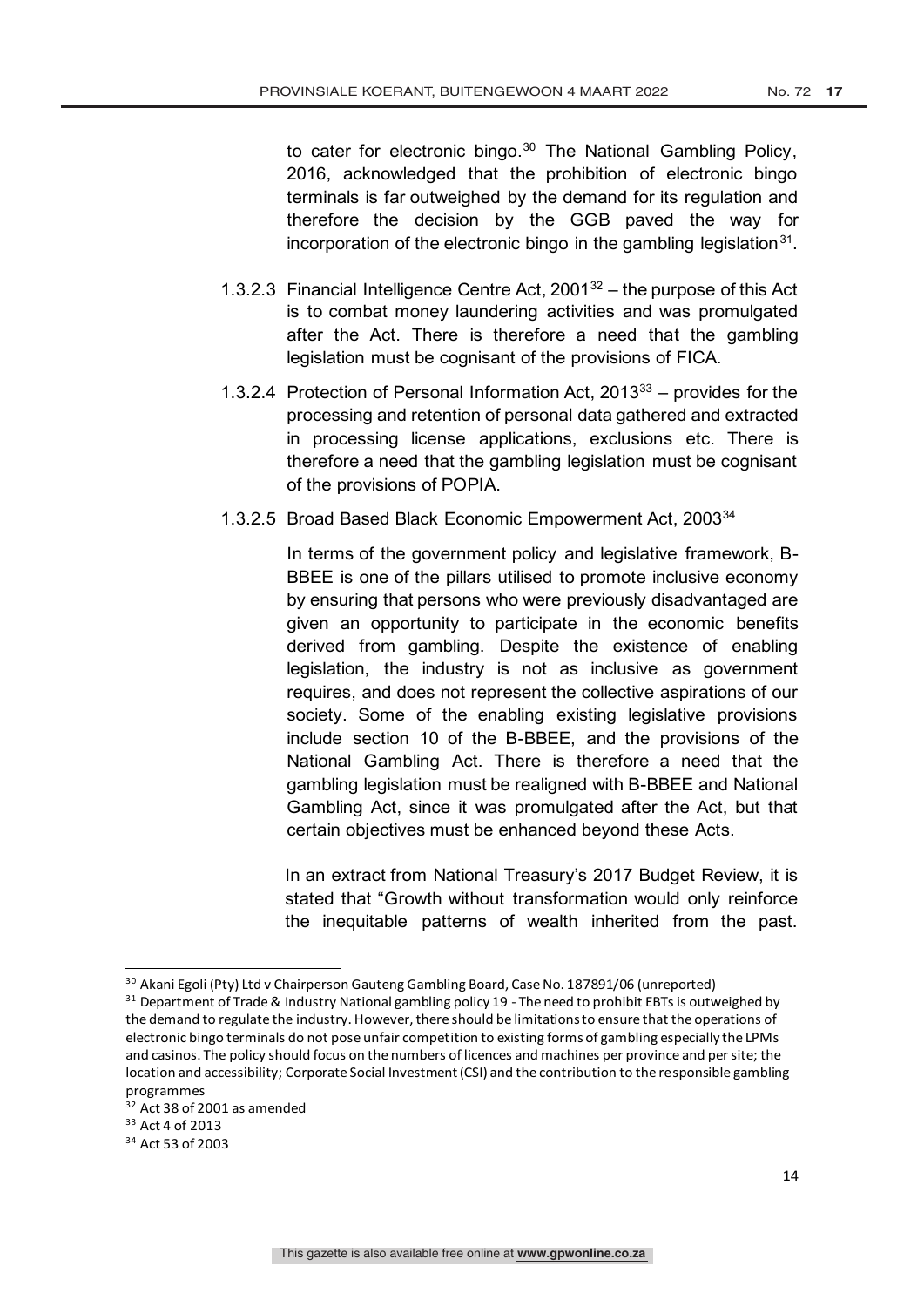Transformation without economic growth would be narrow and unsustainable. Government's objective is not merely to transfer ownership of assets or opportunities to contract with the state: it is to change the structure of the economy. Broad based transformation should promote growth, mobilise investment, create jobs and empower citizens. It must create new resources to support social change, including assets and livelihoods for the majority, and strengthen South Africa's constitutional foundations<sup>35</sup>. A key output of the legislative process will be to impute transformative provisions, to enable greater and more meaningful participation of historically disadvantaged individuals in the gambling industry.

1.3.2.6 Promotion of Administrative Justice Act,  $2000^{36} -$  it gives effect to administrative action that is lawful, reasonable and procedurally fair and to the right to written reasons for administrative action as contemplated in section 33 of the Constitution of the Republic of South Africa, 1996. This legislation will help inform the principles of procedural and substantive fairness to be adopted with each new process which the legislation is to embody, particularly when imposing socioeconomic and transformational imperatives on licensees.

### 1.4 PESTEL Analysis

| $\bullet$ Change in<br>political<br>administration<br>affects policy<br>directions<br>• Concurrency<br>of jurisdiction<br>between<br>provincial and<br>national<br>gambling<br>boards<br>causes<br>conflict | $\bullet$ Loss of<br>revenue as a<br>result of<br>unlicensed<br>operators<br>• Low inclusivity<br>of historically<br>disadvantaged<br>individuals in<br>industry<br>$\bullet$ Loss of<br>employment<br>opportunities<br>and local<br>economic<br>activity as a | • Responsible<br>gambling<br>programme<br>as a<br>mechanism<br>to curb<br>social<br>harms to<br>the public<br>$\bullet$ Revenue<br>collection<br>for the<br>provincial<br>government<br>to support<br>provincial<br>priorities | $\bullet$ 4IR and<br>other<br>technological<br>innovations | • Considerations<br>of e-waste (as<br>a result of<br>gambling<br>devices)<br>• Health and<br>safety (Covid-<br>19) issues<br>towards<br>consumers<br>and the public<br>have become<br>important. | $\bullet$ Change in<br>various<br>legislation<br>• Litigation<br>• International<br>best<br>practices |
|-------------------------------------------------------------------------------------------------------------------------------------------------------------------------------------------------------------|----------------------------------------------------------------------------------------------------------------------------------------------------------------------------------------------------------------------------------------------------------------|--------------------------------------------------------------------------------------------------------------------------------------------------------------------------------------------------------------------------------|------------------------------------------------------------|--------------------------------------------------------------------------------------------------------------------------------------------------------------------------------------------------|-------------------------------------------------------------------------------------------------------|

<sup>35</sup> Transformation and Growth Final Comprehensive Report 2020. https://www.ngb.org.za/

<sup>36</sup> 3 of 2000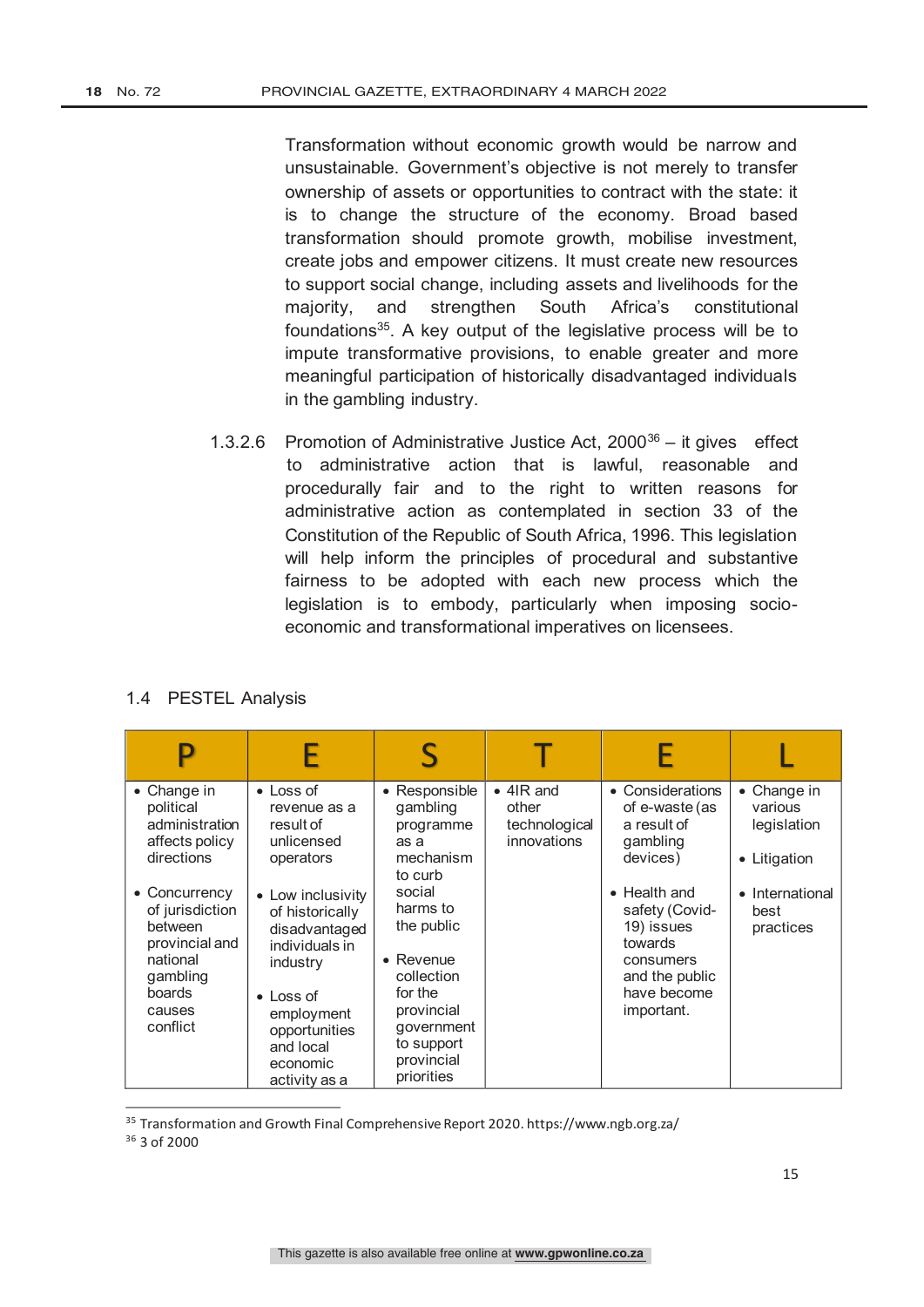| result of<br>technology<br>hindrances |  |  |
|---------------------------------------|--|--|
|                                       |  |  |

### 1.5 Brief overview of the policy process followed

The GGB initiated its own policy review process due to the gaps that exist in its current legislation. Due to the ineffectiveness and inefficiency of some of the provisions of the provincial gambling legislation, the GGB in its deliberations arrived at the view that a more holistic and thorough review of the legislation was required. The focus of the review is based on the vast technological and socioeconomic impacts of gambling on the community, the impact of online gambling, the need for alignment and enhancement of legislative prescripts with key national legislation as well as the efficacy of the current regulatory environment.

The GGB has engaged with internal departments and the relevant stakeholders (licensees) to solicit input and support to determine whether an amendment or repeal of existing legislation will be required. Comments and inputs have been received from the licensees in support of the review and subsequent repeal of the legislation.

### **2. PROBLEM STATEMENT**

### 2.1 Underlying Policy Statement

The Gauteng Gambling Act, 1995<sup>37</sup> has continued to assist the Gauteng Provincial Government to address the historical consequences, social and economic challenges in the gambling industry. However, the GGB identified some challenges in regulating the gambling activities in a manner that achieves the desired change. Additionally, technological change is becoming more rapid within the gambling industry, and regulation needs to become more adaptable.

The Act was promulgated in 1995 and since then it has never been materially reviewed or meaningfully reflected on, therefore it is deemed that the legislation review must embody enhanced regulatory output, in order to achieve societal and transformative change, and to increase the opportunity for all. The Constitution is the supreme law of the land and all other legislation need to be aligned to the Constitution and its objects. The Board has therefore seen a need to review its legislation with a view to identifying and recommending for repeal or amendment of legislation or provisions in legislation that are inconsistent with the

<sup>37</sup> Act No. 4 of 1995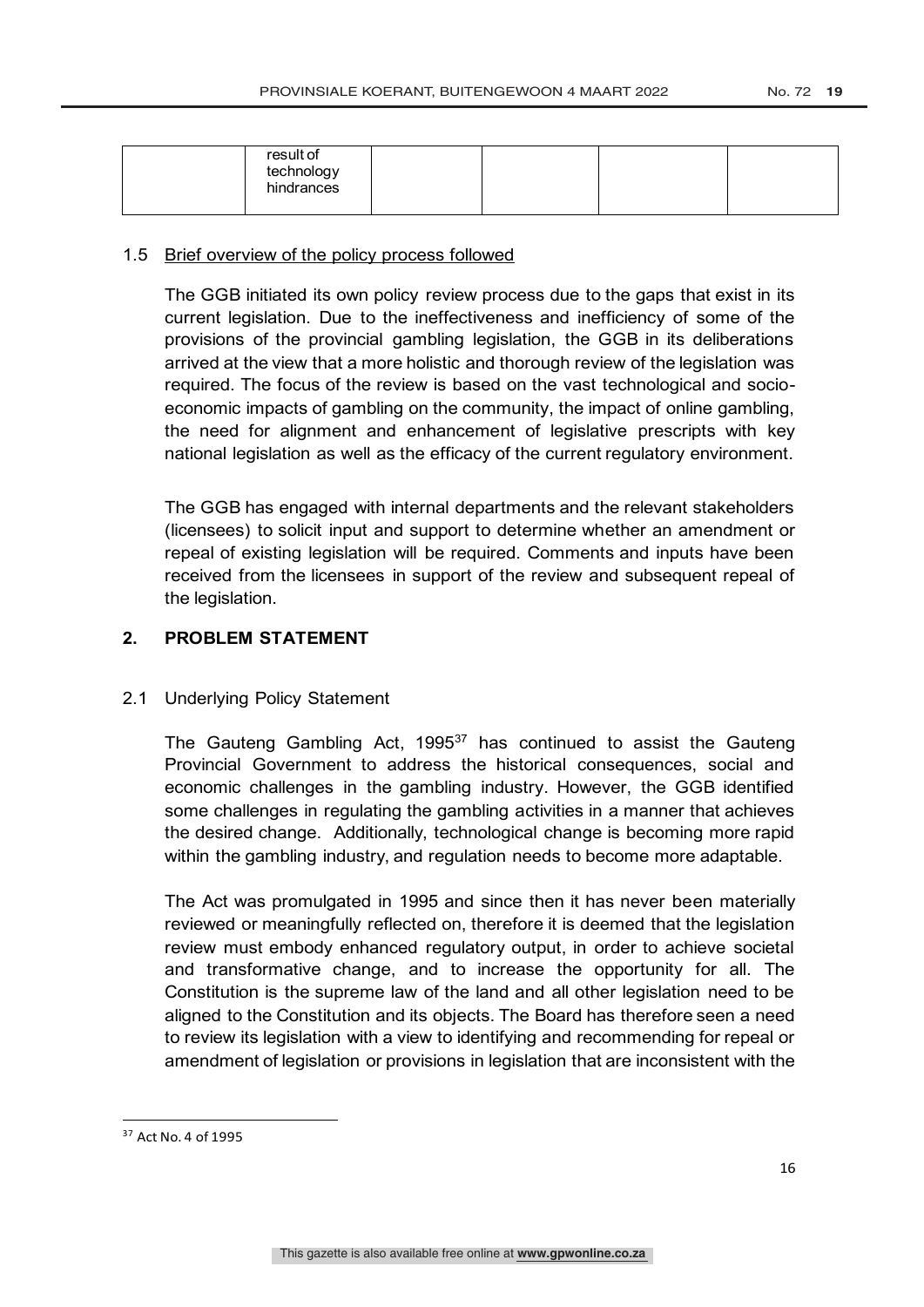Constitution redundant or obsolete. The following are some examples of what necessitates the review:

2.1.1 Legislative Alignment

Some of the concerns regarding the relevance of the current regulatory framework of the gambling industry can be addressed through ensuring better alignment between gambling laws and other legislative frameworks which identify with the development needs of the Gauteng gambling sector. Gambling laws must be aligned to the enhanced benefits which other legislation provides.

Since the enactment of the gambling legislation, various forms of gambling have emerged, such as electronic bingo terminals and interactive gambling. National Gambling legislation does not make provision for the regulation of these forms of gambling, it is therefore necessary to review the provincial gambling legislation with mindfulness of the role of the National Gambling Board. The exposition of the gambling legislations indirectly sheds light on the need for review. The GGB amended its legislation to cater for electronic bingo<sup>38</sup>. The National Gambling Policy, 2016, acknowledged that the prohibition of electronic bingo terminals is far outweighed by the demand for its regulation and therefor the decision by the Gauteng Gambling Board paved the way for incorporation of the electronic bingo in the gambling legislation $39$ .

Example:

- (a) Section 6(i) of the Gauteng Gambling Act still refers to the Corruption Act, 1992 which is outdated, and would need to be amended to refer to the Prevention and Combating of Corrupt Activities, 2004. In addition, reference may also need to be made to an offence under the Financial Intelligence Centre Act, 2001.
- (b) The Gauteng Gambling Act still makes reference to the Totalizator Agency Board (Transvaal) and Jockey Club, which no longer exists, this would have to be deleted and rationalised with the present regulatory framework bestowed on government.

<sup>&</sup>lt;sup>38</sup> Akani Egoli (Pty) Ltd v Chairperson Gauteng Gambling Board (17891/06) [2008] ZAGPHC 262 (30 July 2008) (unreported)

<sup>&</sup>lt;sup>39</sup> Department of Trade & Industry National gambling policy 19 - The need to prohibit EBTs is outweighed by the demand to regulate the industry. However, there should be limitations to ensure that the operations of electronic bingo terminals do not pose unfair competition to existing forms of gambling especially the LPMs and casinos. The policy should focus on the numbers of licences and machines per province and per site; the location and accessibility; Corporate Social Investment (CSI) and the contribution to the responsible gambling programmes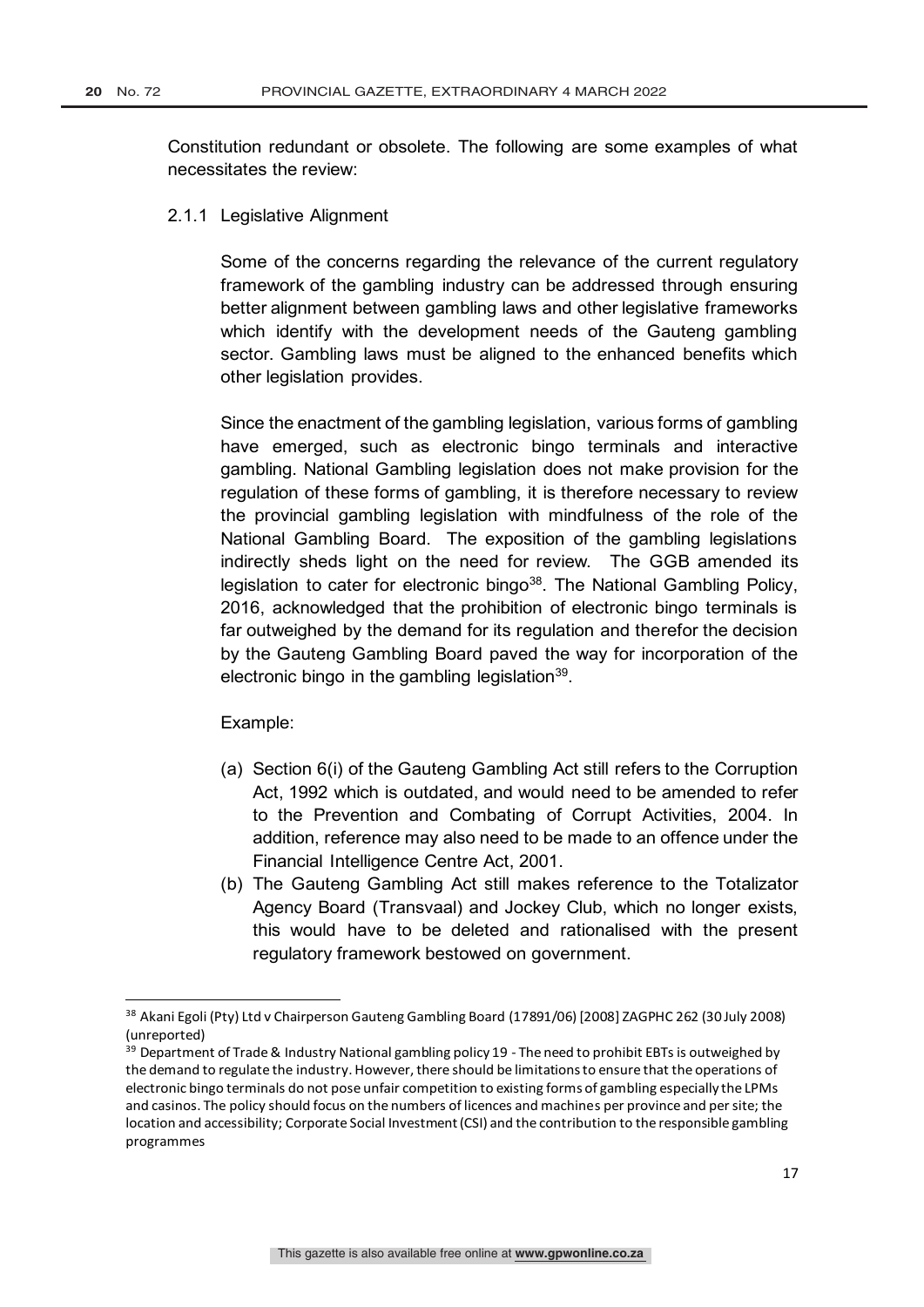**Policy Position:** Review the Gauteng gambling legislation so as to align it with other legislative frameworks, and to remove immaterial aspects which do not serve the public and province's objectives. Enhance the regulatory powers of the Board so that it can operate in a flexible manner which is cognisant of its mandate and the interests of all stakeholders.

### 2.1.2 Governance

The Act must provide for the possible retention of certain percentage of Board members for continuity within the gambling regulation, or alternative comparable methods for ensuring continuity of skill and knowledge. The tenure of the board is 3 years wherein board members are eligible for reappointment. We propose that the number of reappointment of members of the Board be specified in the legislation, where appropriate circumstances exist, to ensure continuity of skills and expertise. The purpose and function of board members and all other key persons needs to be revisited, in light of the Public Finance Management Act, 1 of 1999, the Companies Act 71 of 2008, other legislation and the intention to increase the beneficial outputs of the GGB.

**Policy Position:** There must be a provision that empowers the MEC, where appropriate, to retain a certain amount of board members for purposes of continuity at the end of tenure, or such other process which would ensure continuity. The provisions relating to the governance of the GGB in general, including the roles of the accounting authority and account officer, need to be generally enhanced.

This policy is cognisant of the envisioned amendments to be made by the Gauteng General Laws Amendment Bill<sup>40</sup> on the governance structures of public entities across the GPG agencies.

**Policy Position:** The current governance structure will take cognisance of the Gauteng General Laws Amendment Act and what it promulgates.

### 2.1.3 Marketing and promotions

Section  $57(2)^{41}$  hampers promotion and marketing for the licensees. It provides as follows:

"*No licensed bookmaker shall, directly or indirectly, give or undertake to give to any other person money or other valuable* 

<sup>40</sup> Gauteng Provincial Laws General Amendment Bill, 2018 (Provincial Gazette 307 of October 2018)

<sup>&</sup>lt;sup>41</sup> Insert provision of section 57(2) of the Gauteng Gambling Act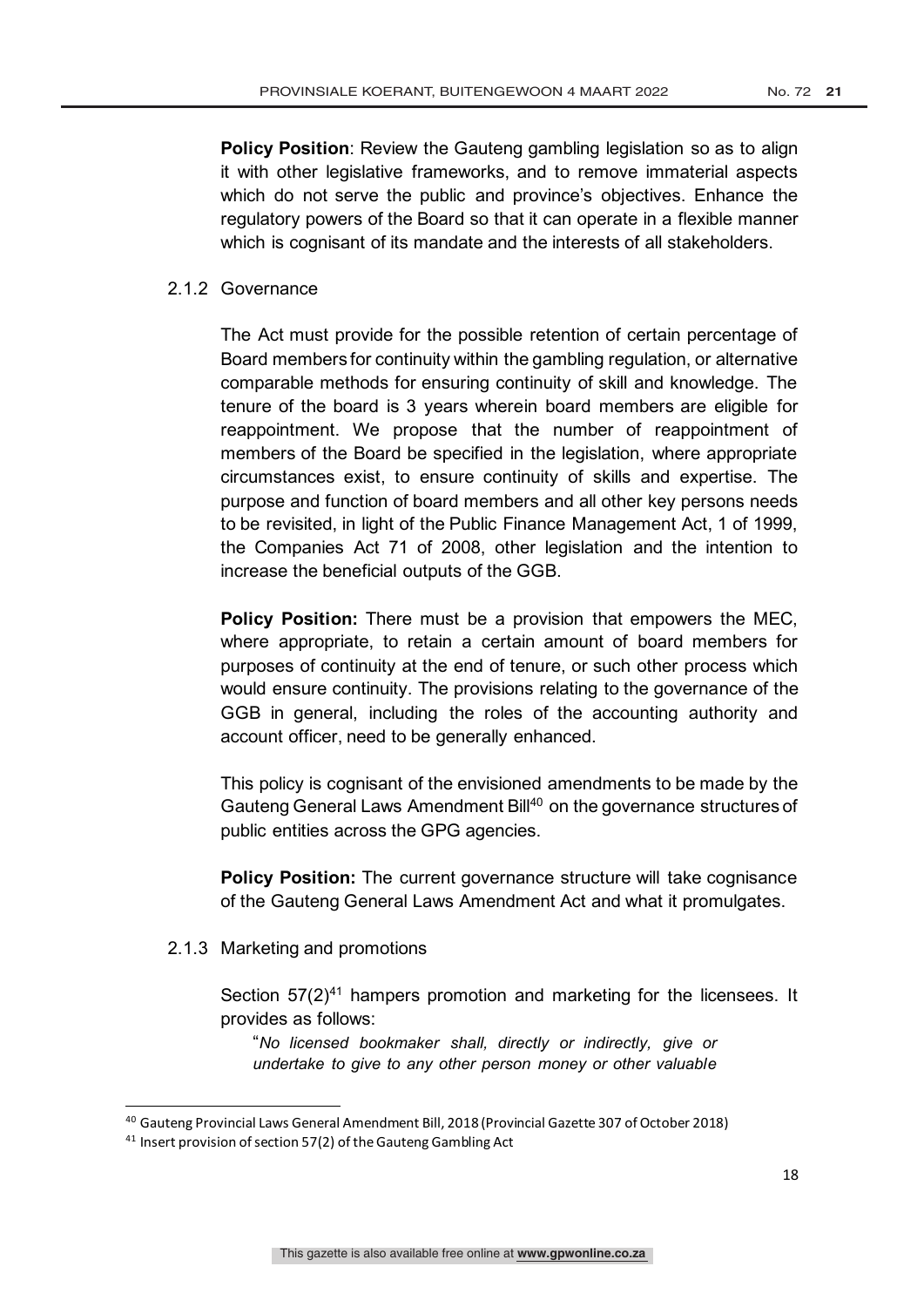*consideration, other than the amount of a wager won by such other person, to induce that person to bet on a sporting event".*

Section 57(2) of the Act has become a contentious issue in particular with the way it is being interpreted. This is due to lack of proper guidelines which has caused a gap in its application and causing confusion amongst licensees, but also the inconsistency created through the wording. The misapplication of this section has hindered and/or stifled innovation and competition amongst licensees and as a result some have deemed it fit to operate in other provinces wherein the rules and regulations are conducive. Such movements to other provinces have resulted in revenue loss.

**Policy Position:** It is proposed that this section be deleted as it has become obsolete in that the gambling market is fast growing and licensees are innovating to attract existing and new customers with the purpose of growing their market base. It is also proposed that there be inclusion of provisions relating to advertising and marketing in a balanced manner, and in a way that is cognisant of the objectives of government and interests of all stakeholders.

### 2.1.4 Introduction of Schedule of Offences and Fines

Section 37 of the Act provides that the board may impose fines not exceeding R10 000 000.00 (ten million rand) or such higher amount as may be prescribed where a holder of a licence has failed to comply with the provisions of the Act. However, there is no schedule prescribing such offences and fines/penalties. This gap in the law has created inconsistencies in charging licensees and imposing fines and/or penalties. It is envisaged that the proposed amendments will cure the current gap in that the fine to be imposed will be provided for in the empowering legislation. The scope for enhancement of these fields will be contrasted with other applicable legislation and bills, including the National Gambling Bill, 2018 where desirable.

**Policy Position:** Introduction of schedule of fines and penalties that may be lawfully imposed on licensees that are found to have contravened the gambling laws. Introduction of enhanced enforcement provisions, including ascribing greater powers to inspectors (enforcement officials).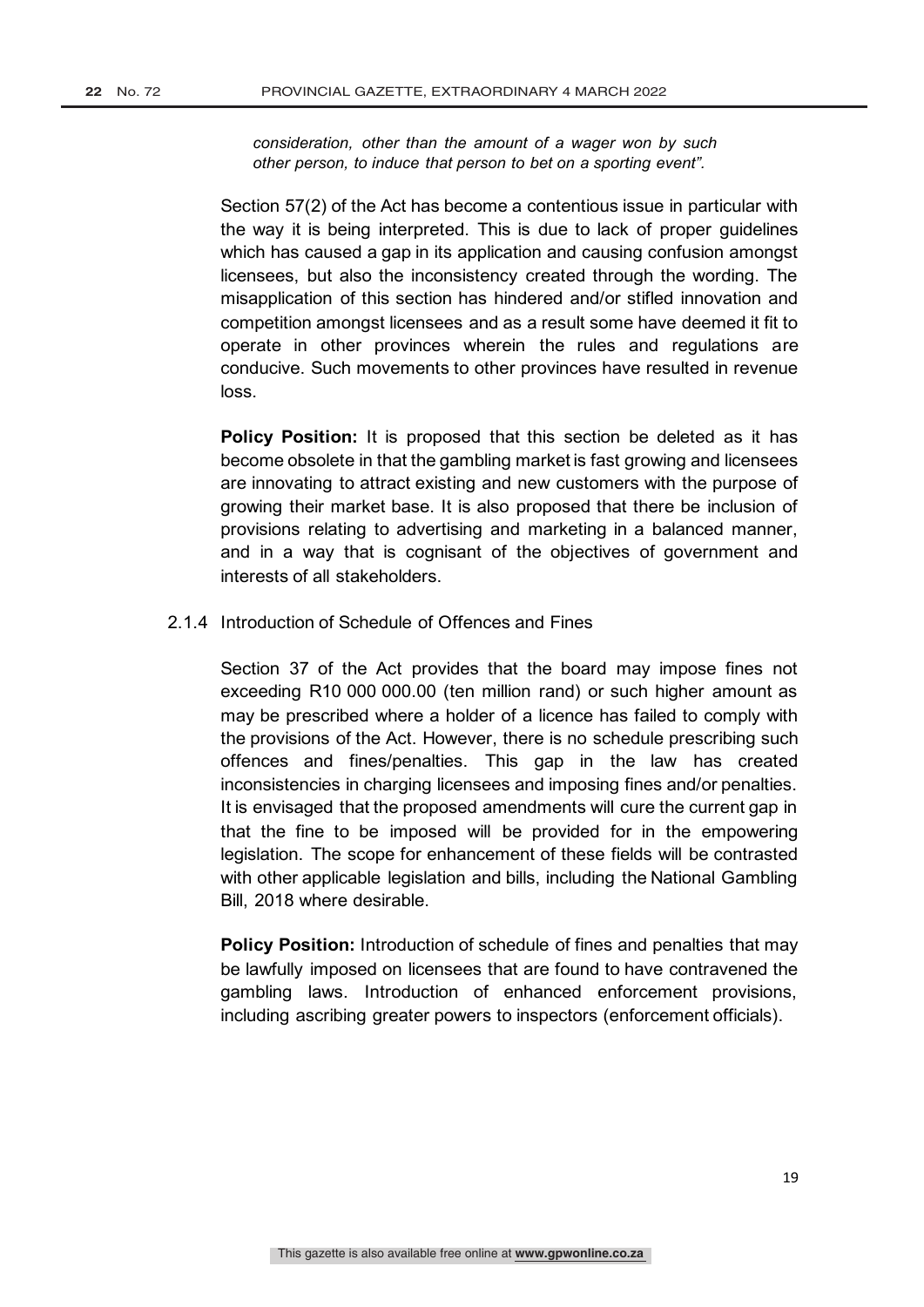### 2.1.5 Contingencies

Operational Rules for Bookmakers<sup>42</sup> defines *contingency* as an event or occurrence of which the outcome is uncertain or unknown to any person until it happens. Further, these Rules includes *other contingency* meaning any lawful event or contingency other than horseracing or a sporting contest. The interpretation of both definitions has created a lot of inconsistencies and different interpretations which led to disputes.

**Policy Position**: To provide clarity on the definition of contingency in the legislation and impute new imperatives and considerations to expand onto the initial legislative position.

### 2.1.6 Fourth Industrial Revolution

The Fourth Industrial Revolution is having, and will continue to have a significant and multi-faceted impact on the gambling industry in South Africa, raising a wide scope of new challenges and demands for regulators. The 4IR paradigm is dynamic, and at its conceptual core is the notion of change – the interplay between technological, economic, social and political changes. The exponential growth of computing power and internet connectivity continues to drive rapid global technological development, which in turn acts as a driver of social and economic change. The overarching implication for regulators, including policy makers and legislators, is that change is becoming more rapid, and regulation needs to become more adaptable<sup>43</sup>.

Changes in manufacturing, including advances in robotics and 3D printing, are affecting the technological characteristics of the gambling sector. Regulators need to pay attention to possible uses of robotics to automate tasks in the casino environment whereby these may lead to unemployment, or other unanticipated consequences<sup>44</sup>.

**Policy Position:** Introduction of provisions that deals with the advent of technology/software within the gambling industry, and the development of the industry in a manner which is conducive to the regulator's objectives.

### 2.1.8 Interactive gambling and alternative gambling types

Internet-based technology has now made it possible to offer gambling activities traditionally associated with land-based gambling

<sup>44</sup> Ibid.

<sup>42</sup> Approved Operational Rules for Bookmakers of 18 June 2008

 $43$  Ibid.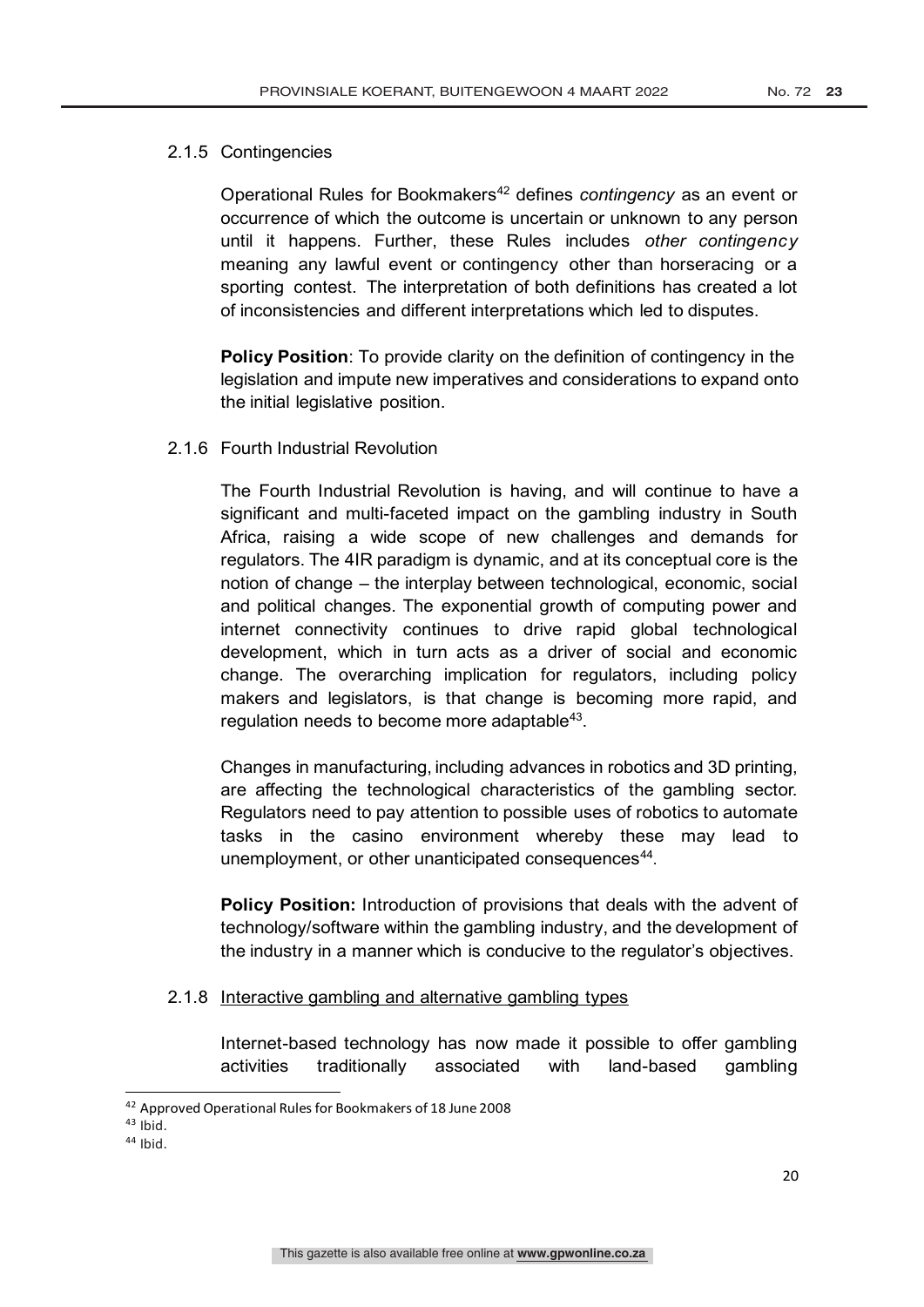establishments (that is, casinos) in a virtual space. This mode of gambling is known as interactive / online or remote gambling. Interactive gambling is deemed to be illegal in South Africa except online betting (sports and horseracing betting) through licensed bookmakers. With the exception of online gambling, no further gambling advancements have been contemplated, despite a changing gambling industry and consumer base. The amendment of the Act should take into account State's capacity to effectively regulate and control interactive and/or other forms of gambling. This must be balanced with the need to regulate and / or otherwise control these unregulated areas of gambling.

**Policy Position:** Internet gambling was intended to be a nationally regulated licence type. The National Gambling Amendment Act, 2008 was set to usher in and provide for the regulation of interactive gambling, but it has never come into operation because it has no commencement date, and the President has not proclaimed one. The Department of Trade Industry and Competition published the National Gambling Policy, 2016<sup>45</sup>, proposing retention of the status quo, that is, continued prohibition of interactive gambling<sup>46</sup>.

Discussions are at an advanced stage with all the other gambling boards, including the National Gambling Board (NGB) on the possibilities of legalisation of internet gambling. All parties are in agreement that the proposal has to be canvassed, through the provincial governments, with the Minister of Trade Industry and Competition to allow our current licensees to offer their products (games) through internet without necessarily issuing new forms of licenses. This is to be contemplated in the legislative framework. The regulator's flexibility in implementing change is to be imputed into the legislation, in order to make further gambling opportunities available to the industry in a sustainable manner.

### 2.1.9 Introduction of Alternative Dispute Resolution

The review of the Act seeks to introduce Alternative Dispute Resolution (ADR) mechanisms which is meant to be an alternative to parties approaching Court for relief. It provides an alternative method of resolving issues rather than going through time-consuming and restrictive civil litigation. Alternatives to litigation will reduce legal costs and provide for the ventilation of disputes in a manner that balances the rights of the stakeholders.

<sup>45</sup> National gambling Act National Gambling Policy, 2016 available at

https://www.ngb.org.za/SiteResources/documents/2016/Approved%20%20Published%20National%20Gambli ng%20Policy%202016%20-%2001%20April%202016.pdf, accessed on 28 February 2021(Notice 389 of 2015  $46$  Ibid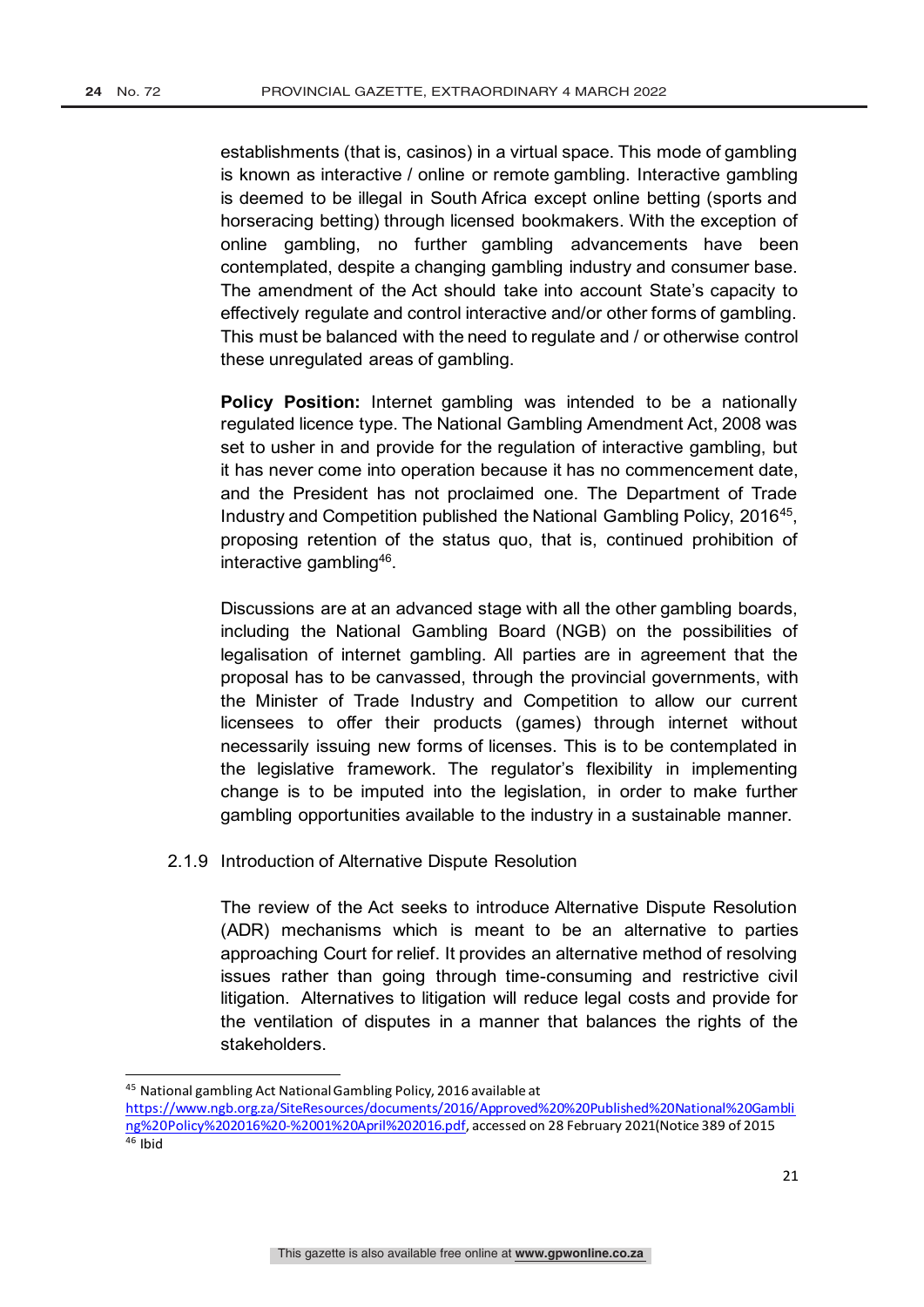**Policy Position**: Introduction of Alternative Dispute Resolution (ADR) mechanisms to reduce the volume of litigation and to resolve matters internally through a sustainable manner, and with a sustainable funding method.

### 2.1.10Enforcement

Illegal gambling creates vulnerabilities for the public, who are not protected by the Gauteng Gambling Board. It creates a breeding ground for further illicit trades and unlawful conduct, as well as takes away business from licensed operators, and deprives government of revenue. The Law Enforcement Inspectors of the Board do not have sufficient capacity and powers to effectively perform their functions in terms of the Act i.e. the power to execute raids, seize gambling equipment, execute arrests, apply for search or other warrants or participate in other legal procedures that are necessary to investigate and gather evidence that is admissible in a court of law. Law Enforcement Inspectors of the Board rely on other law enforcement agencies such as the South African Police Service in the investigation and eradication of illegal gambling operations. The inspectorate also lacks the ability to impose any penalties for frequent contraventions of the gambling laws by the same perpetrators.

**Policy Position**: The proposed amendments will provide the Board with the power to prescribe a criteria for the appointment of law enforcement officers to ensure that they have sufficient powers to enforce compliance and intensify the eradication of illegal gambling. To determine alternative regulatory and other means for curbing illegal gambling and enhancing the powers of the GGB's law enforcement officers. To generally enhance the enforcement capabilities of the inspectors and the Board in general and implement novel revenue generation methods to expand on the efforts to prevent, prosecute and eradicate illegal gambling.

### 2.1.11Transformation

The precise status of transformation and inclusive growth within the South African Gambling Industry remains unknown. B-BBEE is an economic and a strategic objective of the South African Government. However, the gambling industry, to date, does not have its own transformation charter or industry code, and gambling operators are thus measured in terms of the Generic Scorecard and Codes of Good Practice as published by the DTIC.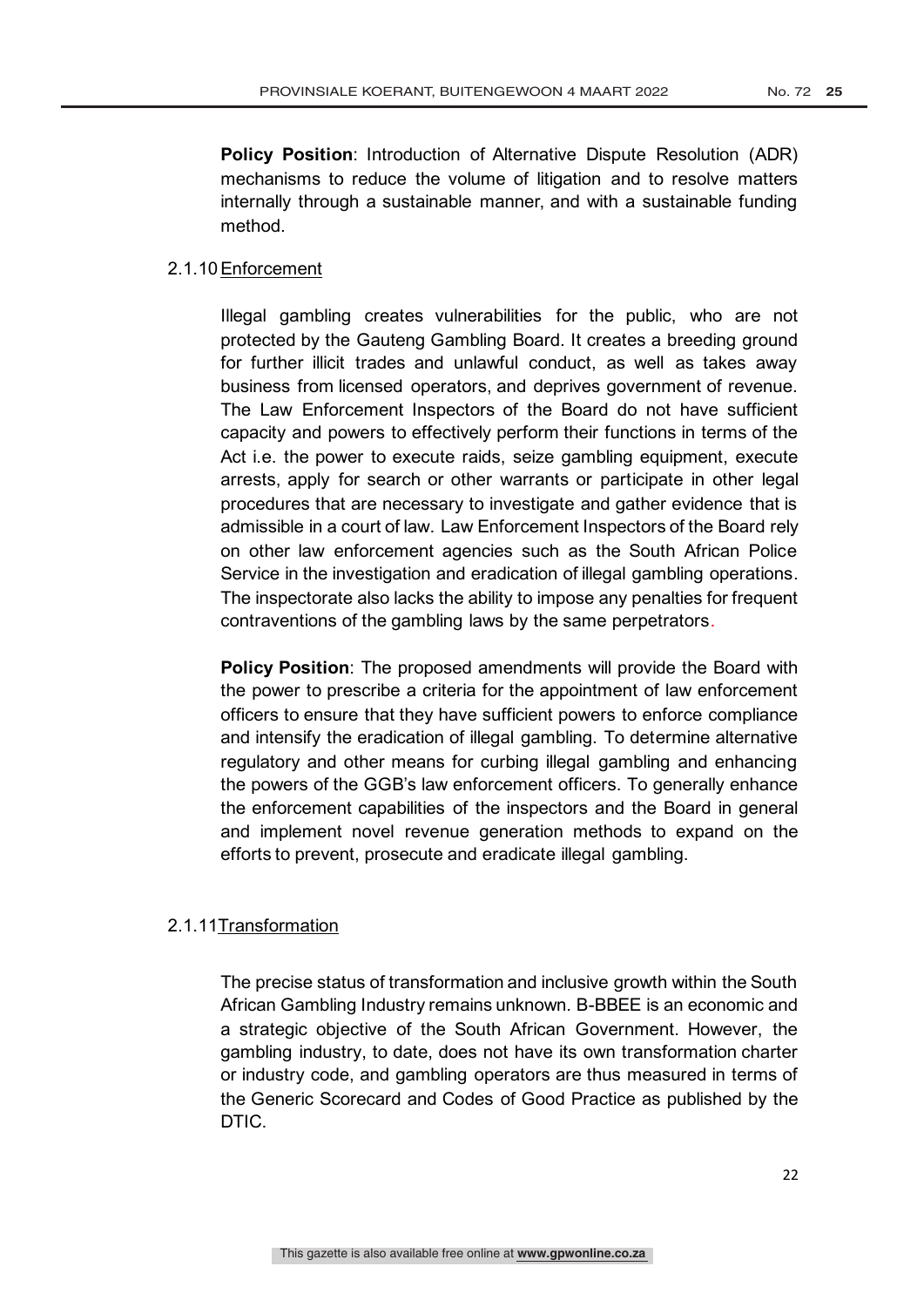In particular, it is the mandate of government to apply BEE criteria, as set out in the scorecard, whenever it:

- grants a licence to engage in a specific regulated economic activity, for example, gambling or mining;
- grants a concession to a private enterprise to operate an asset or enterprise on behalf of the state;
- sells an asset or a state-owned enterprise;
- enters into a public-private partnership; and
- engages in any economic activity.

Given the fact that there have not been substantial amendments in the provincial legislations, as a result there is a disjuncture in the application of transformative provisions within the industry. Since legalisation, Board issued licenses is near maximum output. Going forward, the possibility for providing further opportunities will be far less than in the past. Provincial Licensing Authorities generally do not have provisions in their respective legislations to regulate transformation, but rather enforce transformation through licensing conditions and Request for Application (RFA) or Invitation to Apply (ITA) based on the B-BBEE Act. Applicants are required, through the RFA or ITA to show commitment to BBB-EE structure by ensuring that at least 51% of ownership of the business is acquired by previously disadvantaged individuals. This requirement is not legislated but enacted through procedure.

**Policy Position:** Include clearly defined provisions in the legislation to promote transformation in the gambling industry, particularly Gauteng, and to achieve clearly identified targets for the achievement thereof. A key focus of the amendment of the Act should be to achieve access to entry to the gambling market by historically disadvantaged persons and small players. To provide for mechanisms to penalise licensees that do not conform to broad and identified transformational objectives and provide added support for those which do. Increase the Regulator's involvement in achieving transformational objectives amongst existing licensees through, amongst others, the creation of legal tools to enhance this achievement. To facilitate greater opportunities for historically disadvantaged individuals in new gambling opportunities.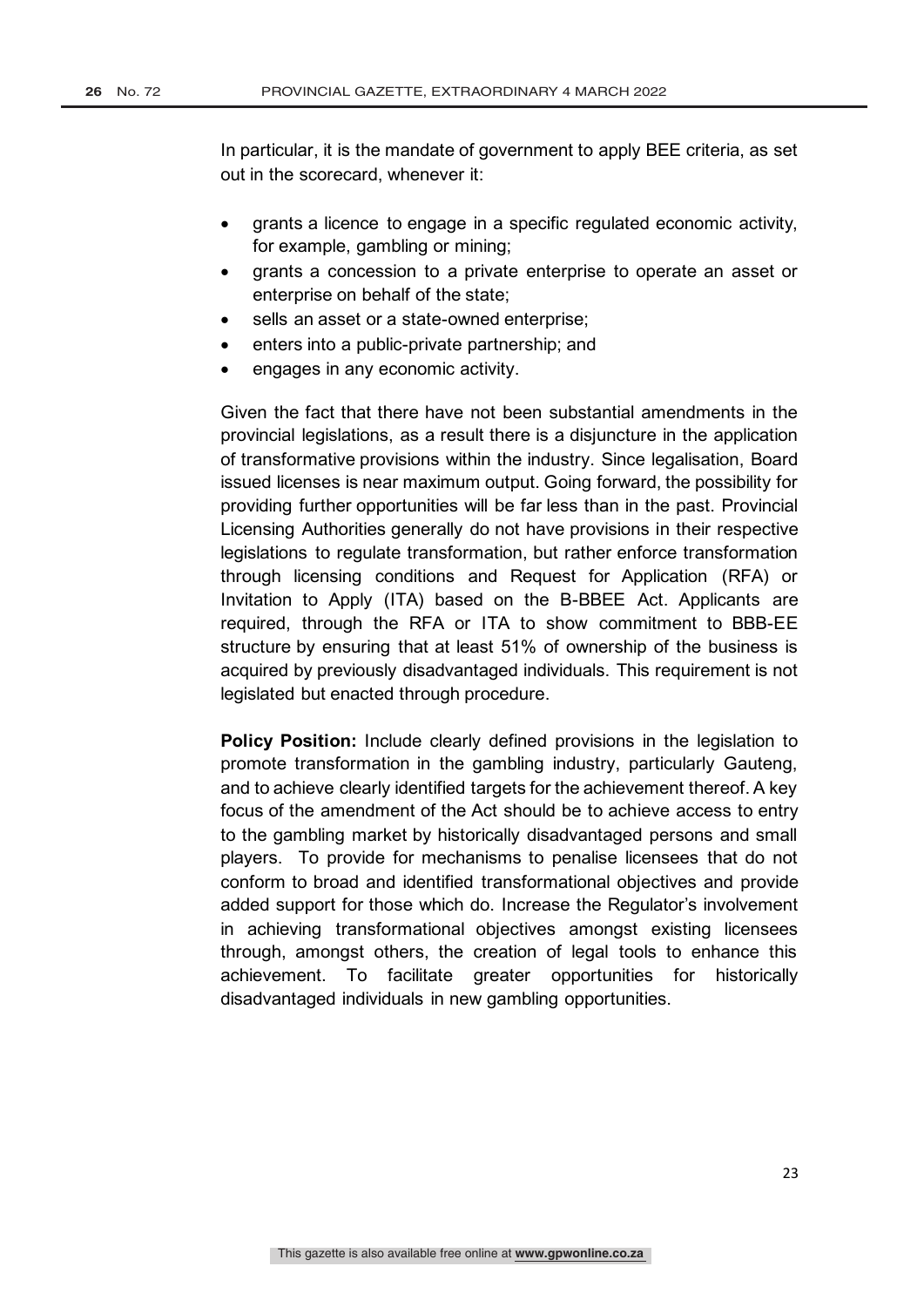### **3. POLICY VISION AND OBJECTIVES**

### 3.1 Vision

The policy intends to ensure that there is alignment with national, provincial and local legislative frameworks, and transforming the industry to achieve the realization of government objectives in a sustainable manner. The policy also intends to ensure that regulation of gambling is adaptable given the rapid technological changes brought about by 4IR and other related changes. Increase gambling offerings and increase regulatory flexibility. The legislation must be clear, unambiguous and not be susceptible to different interpretations.

### 3.2 Rationale for Policy Intervention

Since its promulgation in 1995, the Act has never been materially reviewed, and the needs of society have changed and grown, so to has the demand on government. This was also confirmed by the Commission<sup>47</sup> in its findings that the licensing criteria outlined in provincial laws have not been substantially updated or reviewed since their initial promulgation. As a result, differences in the factors considered across provinces remain in place. The main reasons for the policy intervention is to reinforce the regulatory framework in the gambling industry, and create a regulatory framework that promotes broader benefit to the Province and general public. Reviewing the licensing process and the criteria used when licences are granted, transferred or amended is a key factor in determining the effectiveness of the existing framework.

### 3.3 Strategic linkages

The National Development Plan 2030 (NDP) aims to eliminate poverty and inequalities by 2030. According to the plan, South Africa can realise these goals by drawing on the energies of its people, growing an inclusive economy, building capabilities, enhancing the capacity of the state, and promoting leadership and partnerships throughout society<sup>48</sup>.

The GPG - through the Gauteng Department of Economic Development (GDED) and in partnership with the local government, organised business, organised labour and civil society organisations - has developed and adopted a comprehensive and an overarching Gauteng City Region Economic Development Plan (GCR EDP) 2030 to radically Transform, Modernise and Reindustrialise (TMR) the Gauteng City Region Economy<sup>49</sup>.

<sup>47</sup> Gambling Review Commission, 2010

<sup>48</sup> National Development Plan 2030

<sup>49</sup> Gauteng Department of Economic Development Annual Report 2018/2019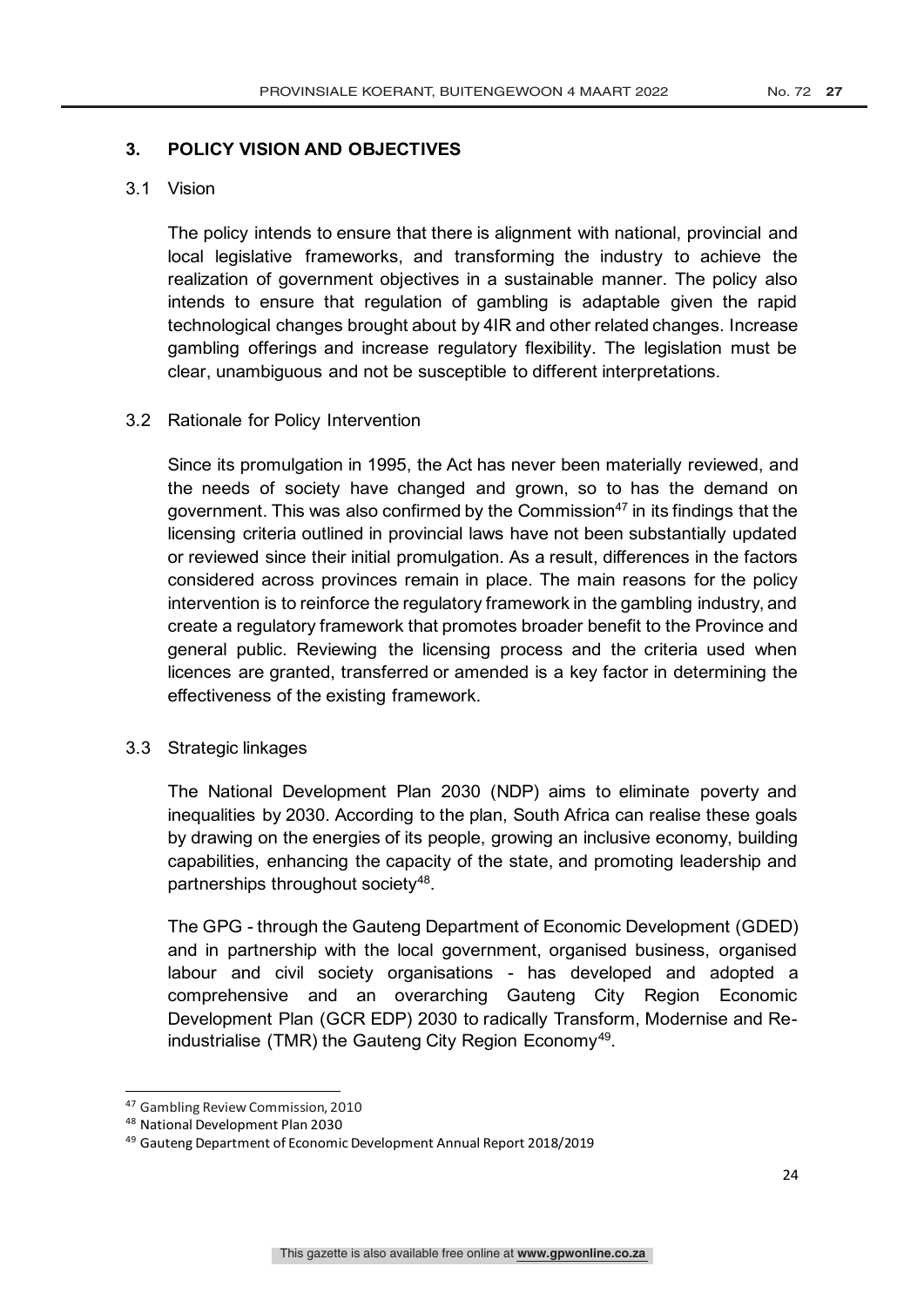The GGB's mandate is linked to the GDED's Programme on Business Regulation and Governance. This programmes objective is to protect and promote the rights of consumers and facilitate ethical business practices in relation to customer services, while regulating the liquor and gambling industries and maximising the benefits from these industries that can accrue to broader socio-economic development in the province.

The GGB Strategic Plan for 2020 - 2025 has identified amongst others the need to prioritize revenue collection, illegal gambling and transformation in the industry in order to harmonize with the NDP.

### 3.4 Theory of Change, Policy Objectives and Expected Outcomes

3.4.1 Theory of Change

In today's business environment, more than in any preceding era, the only constant is change. Successful organizations effectively manage change, continuously adapting their bureaucracies, strategies, systems, products, and cultures to survive the shocks and prosper from the forces that decimate the competition.<sup>50</sup>

### 3.4.2 Policy Objectives

The review of the Act is to ensure that it aligns to the digital age, the protection of the public especially punters/patrons at licensed gambling sites wherever they are gambling to ensure an equitable approach to regulation across different types of operators. The GGB aims to become more responsive to the needs of government, in achieving sustainable socio-economic change and transformation. GGB endeavors to keep gambling fair, open, and crime free, while ensuring that it is protecting the public and promoting benefit to the province and public. GGB endeavors to explore novel ways of increasing revenue generation from gambling enhancing gambling offerings and opportunities and becoming more flexible to modern needs. To achieve these objectives, the scope of review will have regard to, amongst others:

• The protection of punters/patrons of all forms of gambling, including rules to minimise the risks associated with online betting and the use of technology to support harm prevention.

<sup>&</sup>lt;sup>50</sup> Fred R. David and Forest R David; Strategic Management: A Competitive Advantage Approach, Concepts and Cases, 16th Edition, ISBN 978-0-13-416784-8, published by Pearson Education 2017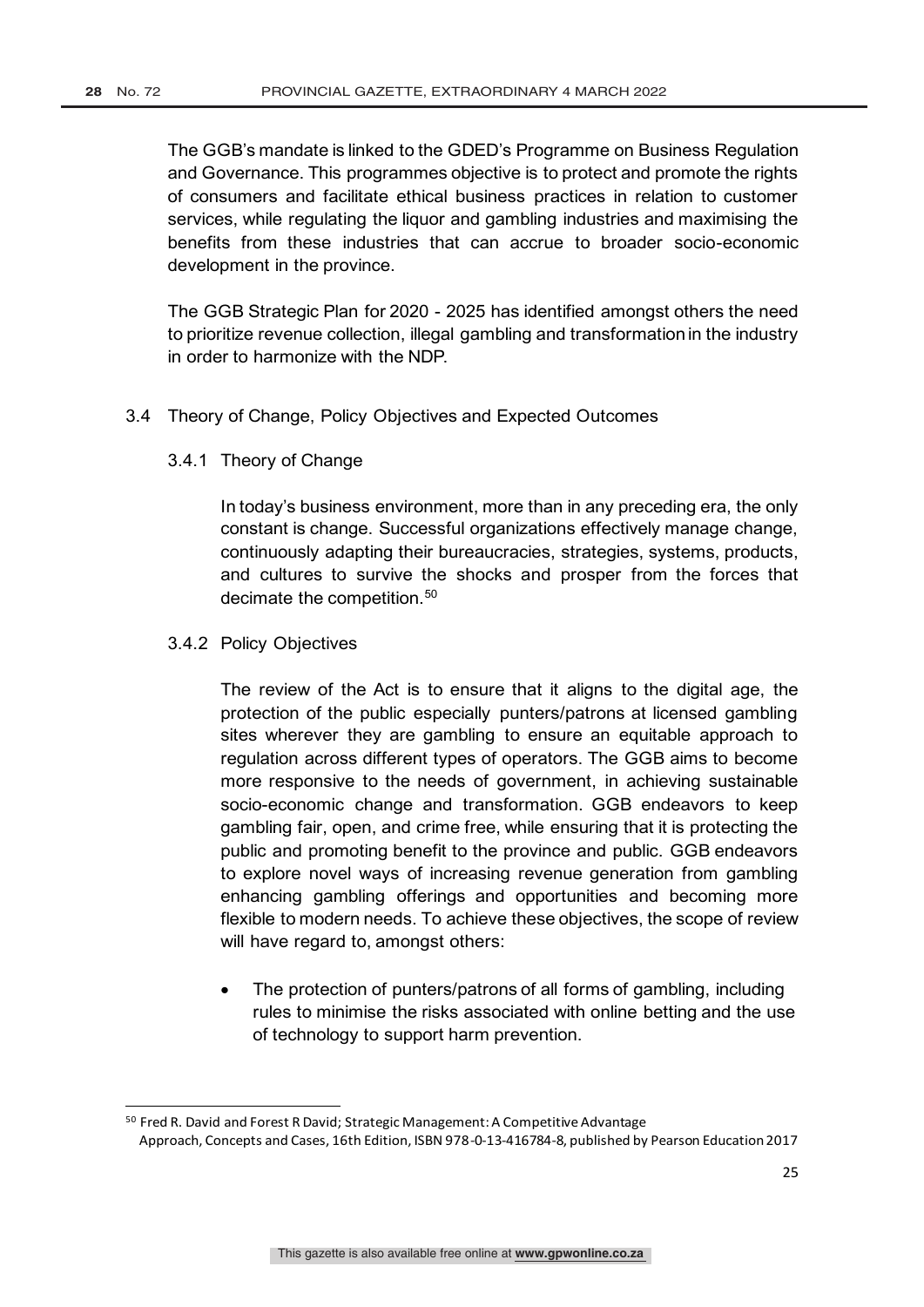- The effectiveness of our regulatory system, including the GGB's powers and resources to regulate and keeping abreast with the new technological pace of the licensed operators and challenge unlicensed operators to ensure that revenue flows from the legal gambling industry to GGB (regulator) and not to the illegal gambling industry.
- The availability and suitability of redress platforms for individual punters/patrons who feel they have been unfairly treated by gambling operators.
- The powers of all stakeholders in the legislation and restructuring the legislation to enhance governance to achieve the objectives of this policy.
- The enhancement of governance structures, the powers and functions of the board and the ability to implement change in an efficient and sustainable manner.
- In addition, as part of the gambling legislative review, we are looking at whether the regulatory system is delivering our objectives, particularly calling for evidence on whether the GGB's powers of investigation, enforcement and sanction are sufficient to effect change in operator behaviour and raise standards across the industry, or if there is scope for the GGB's existing powers to be used differently or more effectively to eradicate illegal gambling.
- 3.4.3 Expected Outcomes

It is expected that this policy development and the review of legislation which it initiates will rigorously and pragmatically address the challenges that GGB and its stakeholders encounter because of the gaps in legislation caused by technological advances, environmental, political and social disruption, sluggish economic growth and outdated regulatory framework. It will traverse each section, regulation and rule, and ensure it is fit for purpose, is cognizant of the broad imperatives of this Policy and is conducive for achieving the transformation of the gambling industry in Gauteng.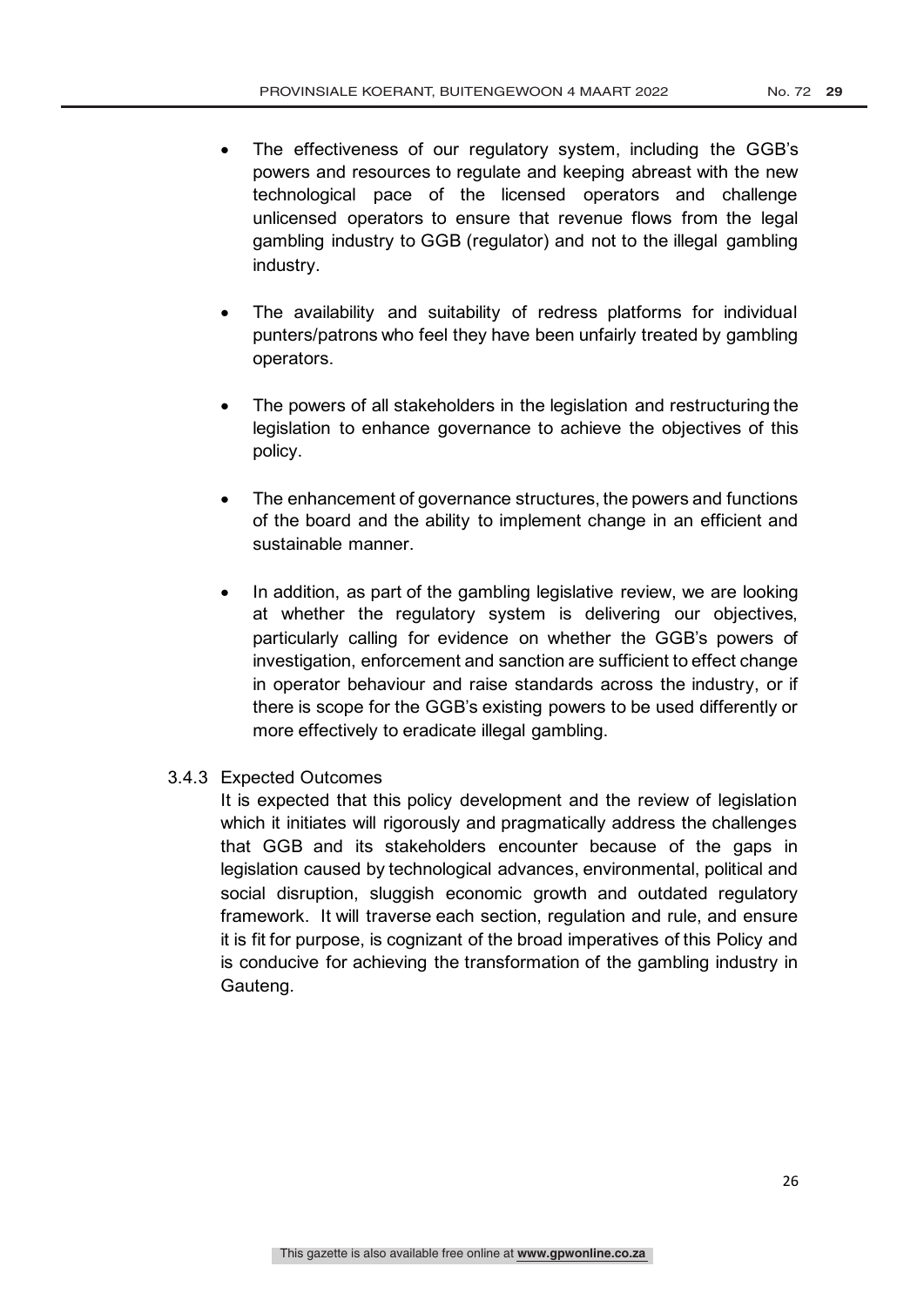### **4. IMPLEMENTATION**

### 4.1 Summarised Policy Focus Areas per problem statement

| Problem statement             | <b>Policy Focus Areas</b>                                                                                                          |
|-------------------------------|------------------------------------------------------------------------------------------------------------------------------------|
| Legislative Alignment         | Review the Gauteng gambling legislation so as to align it with                                                                     |
|                               | key legislative frameworks, and enhance its effect and focal                                                                       |
|                               | area.                                                                                                                              |
| Governance                    | and efficiency of the Board by clarifying<br><b>Effectiveness</b>                                                                  |
|                               | governance structures, appointing a well-balanced board and                                                                        |
|                               | ensuring continuity in the Board's operations                                                                                      |
| Provisions<br>that            | The review intends to do away with provisions that hampers fair                                                                    |
| hamper marketing and          | competition in order to encourage investment<br>thereby                                                                            |
| promotions                    | maximising revenue collection.                                                                                                     |
|                               |                                                                                                                                    |
| <b>Fines and Offences</b>     | To introduce a schedule of fines and offences that it may lawfully                                                                 |
|                               | impose on licensees and others that are found to have                                                                              |
|                               | contravened the gambling laws.                                                                                                     |
| Contingencies                 | To provide clarity on the definition of contingency in the                                                                         |
|                               | legislation to avoid ambiguity.                                                                                                    |
| 4IR                           | provisions that deals with the advent of<br>To introduce                                                                           |
|                               | technology/software in order keep to abreast with the latest                                                                       |
|                               | developments within the gambling industry, and to incorporate                                                                      |
|                               | technological advancements.                                                                                                        |
| Interactive gambling          | The review process intends to introduce this subject in a                                                                          |
|                               | complimentary manner, by enhancing the offerings already                                                                           |
|                               | provided, meet the expectations of a changing society, and                                                                         |
|                               | provide greater opportunities through alternative gambling                                                                         |
|                               | types.                                                                                                                             |
|                               |                                                                                                                                    |
| Alternative<br><b>Dispute</b> | To introduce Alternative Dispute Resolution (ADR) mechanisms                                                                       |
| Resolution                    | in a sustainable manner, to facilitate the adjudication of disputes                                                                |
|                               | in a controlled manner between the regulator and licensees, and                                                                    |
|                               | which, in the process curbs litigation and reduces legal costs.                                                                    |
| Enforcement                   | To provide the Board with the power to prescribe a criteria for                                                                    |
|                               | the appointment of law enforcement officers to ensure that they                                                                    |
|                               | have sufficient powers to enforce compliance and intensify the                                                                     |
|                               | eradication of illegal gambling. To explore novel ways of illegal                                                                  |
|                               | gambling eradication and the enhancement of enforcement                                                                            |
| Transformation                | powers.                                                                                                                            |
|                               | Include provisions in the legislation to promote transformation in<br>the gambling industry, particularly Gauteng, and to penalise |
|                               | non-compliance.                                                                                                                    |
|                               |                                                                                                                                    |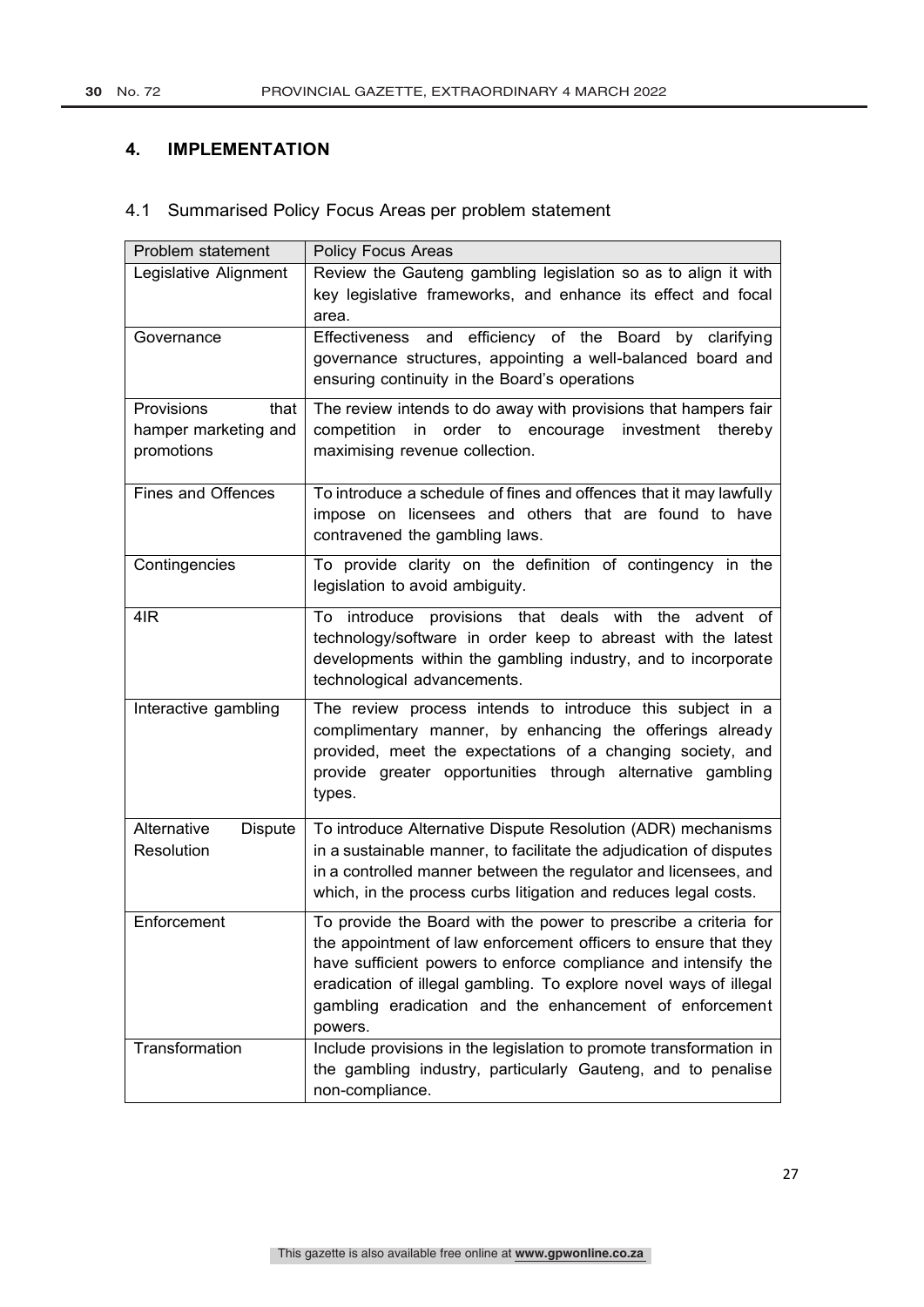4.2 Target Beneficiaries and Stakeholders

| <b>TARGET BENEFICIARIES</b>          | <b>STAKEHOLDERS</b>                                   |
|--------------------------------------|-------------------------------------------------------|
| Licensees                            | Gauteng Provincial Legislature                        |
| <b>Gauteng Provincial Government</b> | National, Provincial and local government departments |
| <b>Punters</b>                       | Law Enforcement Agencies (e.g., SAPS, NPA)            |
| <b>General Public</b>                | National and Provincial Gambling Boards               |
| South African Revenue Services       | Financial Intelligence Centre                         |
| Service Providers                    | National Responsible Gambling Programme               |
| GGB Board                            | Other regulatory bodies e.g., NRCS, SABS, NRC, etc.   |
| <b>GGB Staff</b>                     | <b>Auditor General</b>                                |
|                                      | Licensees                                             |
|                                      | <b>Public</b>                                         |
|                                      | Media                                                 |

- 4.3 Resource Allocations-Human, Financial, Systems
	- 4.3.1 Financial
		- GGB is a self-sustaining entity through numerous revenue sources such as, application fees, levies, licensing fees and collection commission from the collection of gambling taxes.
		- Implementation of this policy has been budgeted for under the 2020/2021 financial year. The costs are estimated at R1,800,000.00.
	- 4.3.2 Human Resources Staff Capability
		- Staff of the Board with the assistance of the Service Provider.
	- 4.3.3 Systems
		- The policy and subsequent legislation will not require any system for implementation.
- 4.4 Roles and Responsibilities

| <b>Role Players</b>            | <b>Responsibilities</b>                          |
|--------------------------------|--------------------------------------------------|
| Gauteng Provincial Legislature | Oversight and law making                         |
| EXCO (Cabinet of Gauteng)      | Approve policy                                   |
| MEC for GDED                   | Approve policy and table with EXCO / Legislature |
| State Law Advisor              | Certification of Policies                        |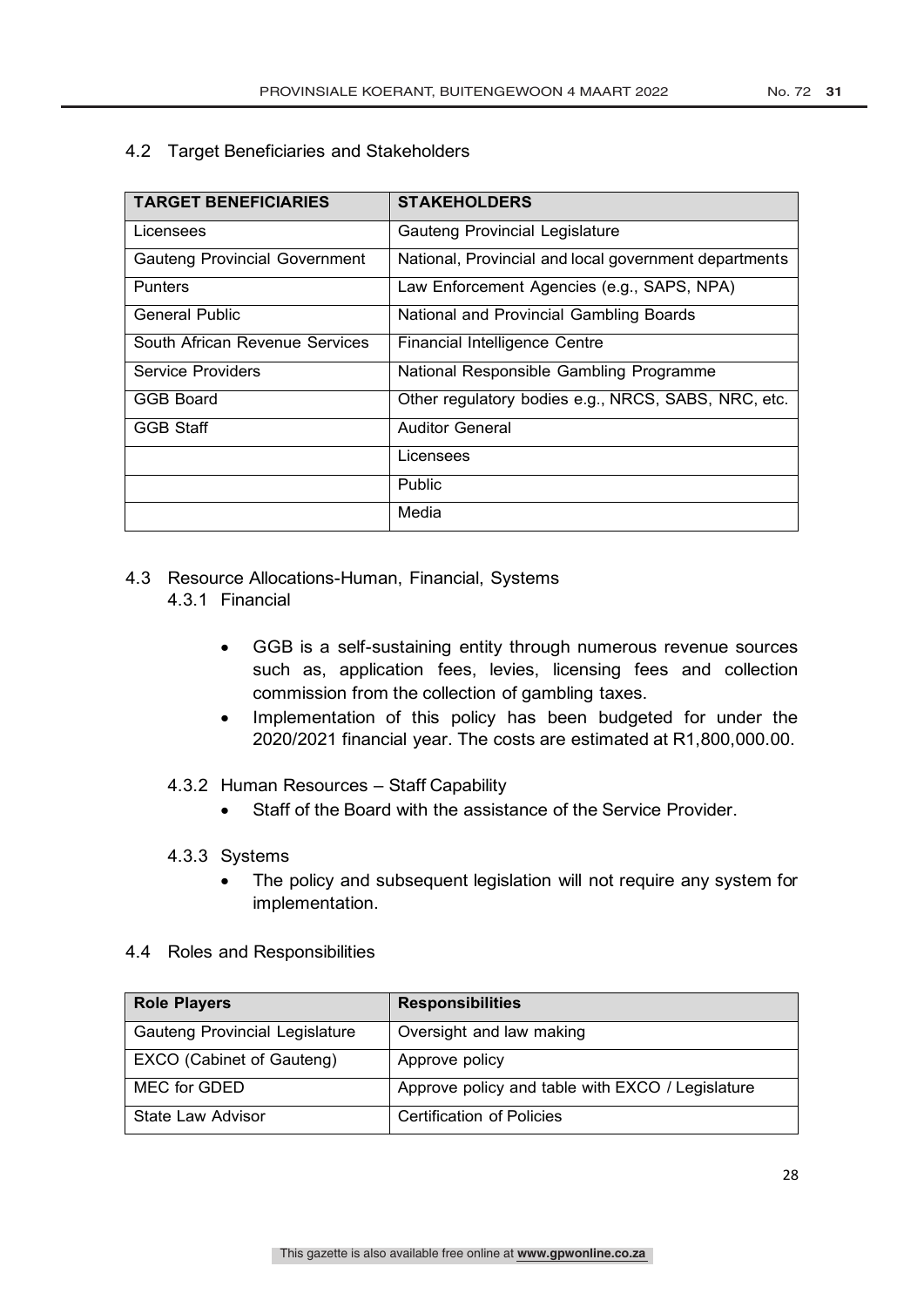| <b>GDED</b>        | Facilitation of policy development    |
|--------------------|---------------------------------------|
| Board              | Endorse policy development and review |
| <b>SMT</b>         | Provide inputs and comments           |
| Staff of the Board | Development of the Policy             |

#### 4.5 Communication

- 4.5.1 The Constitution prescribes in terms of section 195(1)(e) that people's needs must be responded to and the public must be encouraged to participate in policymaking. Therefore, the involvement of the public in policymaking is a constitutional obligation that government institutions must respect and institutionalize. Thus, Consultation with stakeholders should commence as early as possible prior to a decision taken on policy direction, including when identifying and conceptualising a policy issue $51$ . More attention should be paid to everyone who may be particularly vulnerable to the risks posed by gambling and to the licensees (gambling operators). Parties will be asked specific questions on issues regarding the regulation of gambling in various sections of the consultation. GGB understands that successful policy implementation is more likely to happen if there has been consultation with beneficiaries and stakeholders.
- 4.5.2 The basis for the review of Gauteng gambling legislation will be on broader consultations through the following channels of communication:
	- Websites, Print and Social Media;
	- Engagement with licensees and affected parties;
	- Broadcasting platforms such as television and radio; and
	- Publications in the Government Gazettes and Newspapers

### **5. GOVERNANCE**

5.1 Performance Reporting and Accountability

The GGB is already in existence, it is established in terms of section 3 of the Gauteng Gambling Act. The GGB is a Schedule 3C listed provincial public entity in terms of the Public Finance Management Act, 1999<sup>52</sup> and is accountable to

<sup>51</sup> National Development Policy Framework 2020

<sup>52</sup> Public Finance Management Act No. 1 of 1999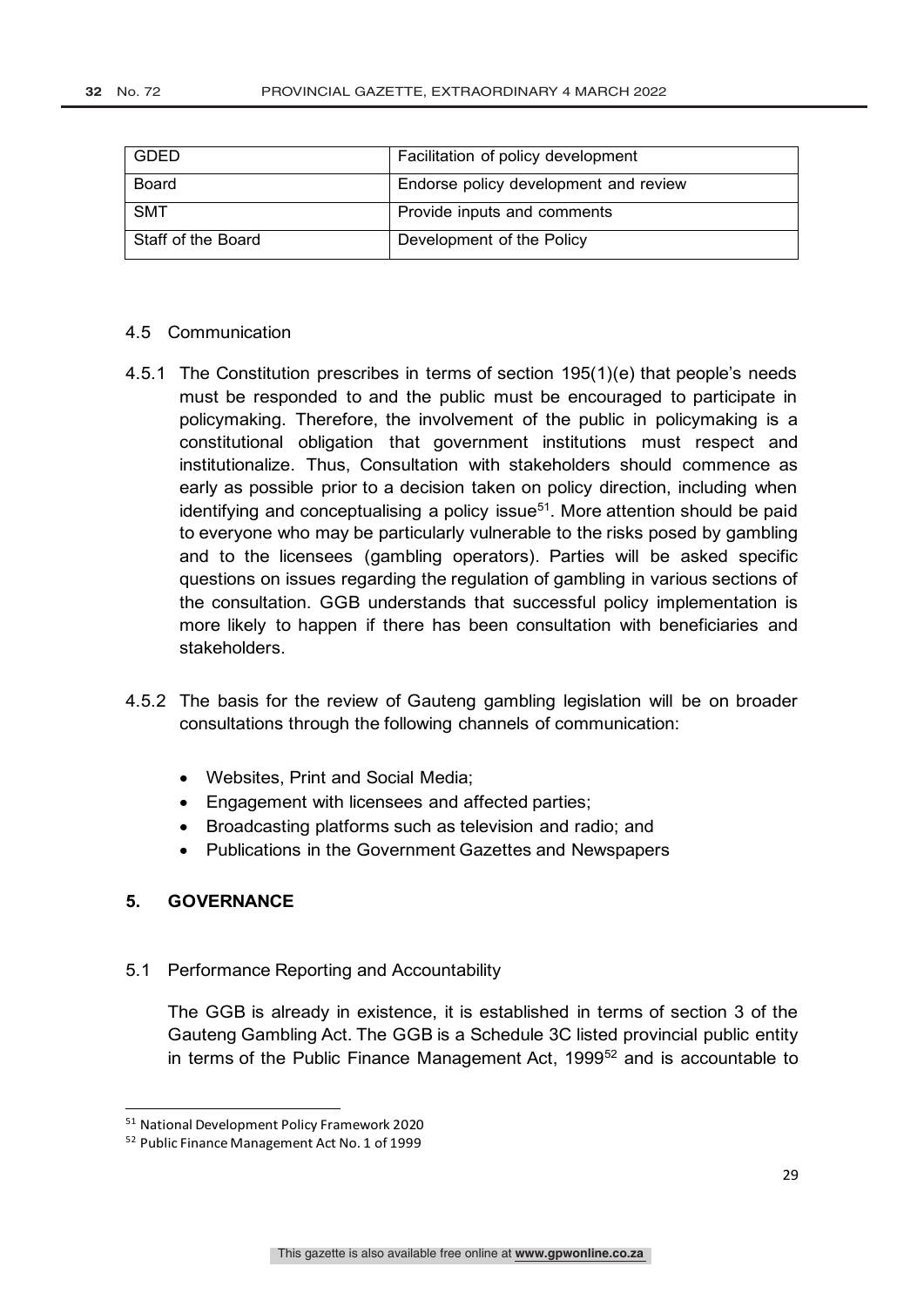the Gauteng Provincial Government / Legislature through the MEC for Economic Development who is the Executive Authority.

Various governance structures already exist at various levels to oversee and manage functions during the review and implementation of the gambling policy. This includes:

| <b>Governance Structures</b>     | <b>Responsibilities</b>                                     |
|----------------------------------|-------------------------------------------------------------|
| National Gambling Board          | The National Gambling Board is responsible for the          |
|                                  | oversight of the regulation in the gambling industry        |
|                                  | throughout the country and to preserve the integrity of     |
|                                  | South Africa as a responsible global citizen.               |
| National Gambling Policy Council | The Council was established in terms of section 61 of the   |
|                                  | National Gambling Act, 2004 and consists of the Minister    |
|                                  | and MECs of the nine provinces. Its main objective is to    |
|                                  | ensure that there is policy alignment between national      |
|                                  | and provincial regulatory bodies. It further ensures that   |
|                                  | all policy related issues at national and provincial level  |
|                                  | are considered by this joint-forum to eliminate policy      |
|                                  | contradictions at the two levels of government.             |
| EXCO of the Gauteng Provincial   | Approves policies and ratifies legislative drafting process |
| Government.                      | in the province                                             |
| Gauteng Department of Economic   | The GDED is responsible for oversight of the entity that    |
| Development                      | regulates gambling in the province.                         |
| Gauteng Gambling Board           | The Gauteng Gambling Board is responsible for               |
|                                  | regulating gambling in the province which includes          |
|                                  | collection of revenue, promoting of responsible gambling    |
|                                  | as well as protection of punters/ general public.           |

5.2 Transparency and information dissemination

The following are key principles that should inform the multilevel governance arrangements:

- o Transparency
- o Public participation
- o Accountability
- o Subsidiarity
- o Co-responsibility
- o Rule of law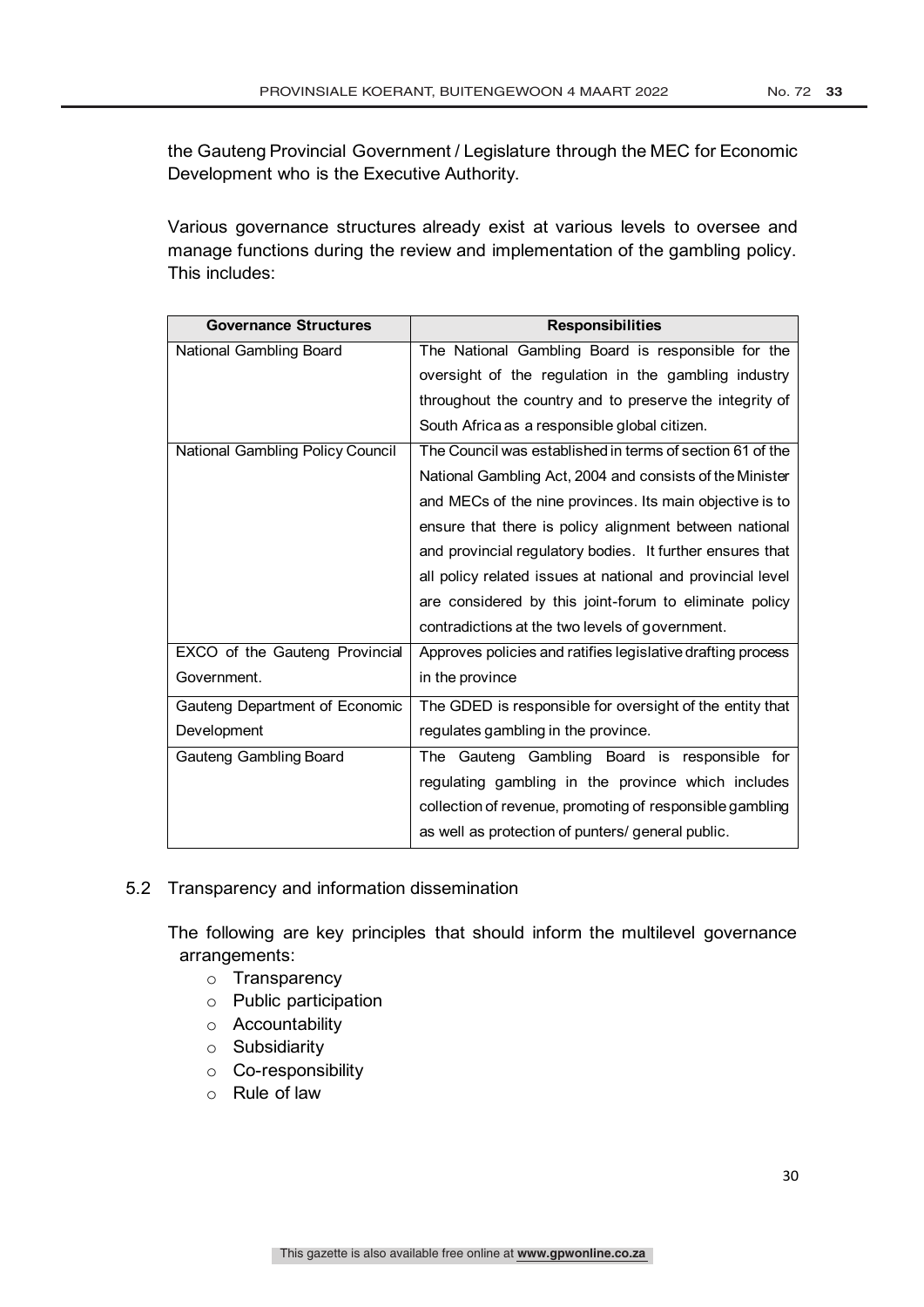Consultation arrangements on good governance for adoption or approval, a policy requires that all stakeholders have the opportunity to make final comment, change and improvements to draft policy. It is imperative that the policy should be prepared for publication. Political commitment is critical to success of the gambling policy. All draft policies, procedures and supporting documents will be made available to stakeholders and any other interested party on request and also provide an opportunity for a range of input, depending on how the policy and procedure is likely to impact on them.

Sufficient time will be allowed for the stakeholders and any other interested party to provide comments on the draft documents. All comments will be assessed and acknowledged by GGB. It may be appropriate to provide feedback to stakeholders or anyone who has made comments on how their comments have been considered in the revised in the final document.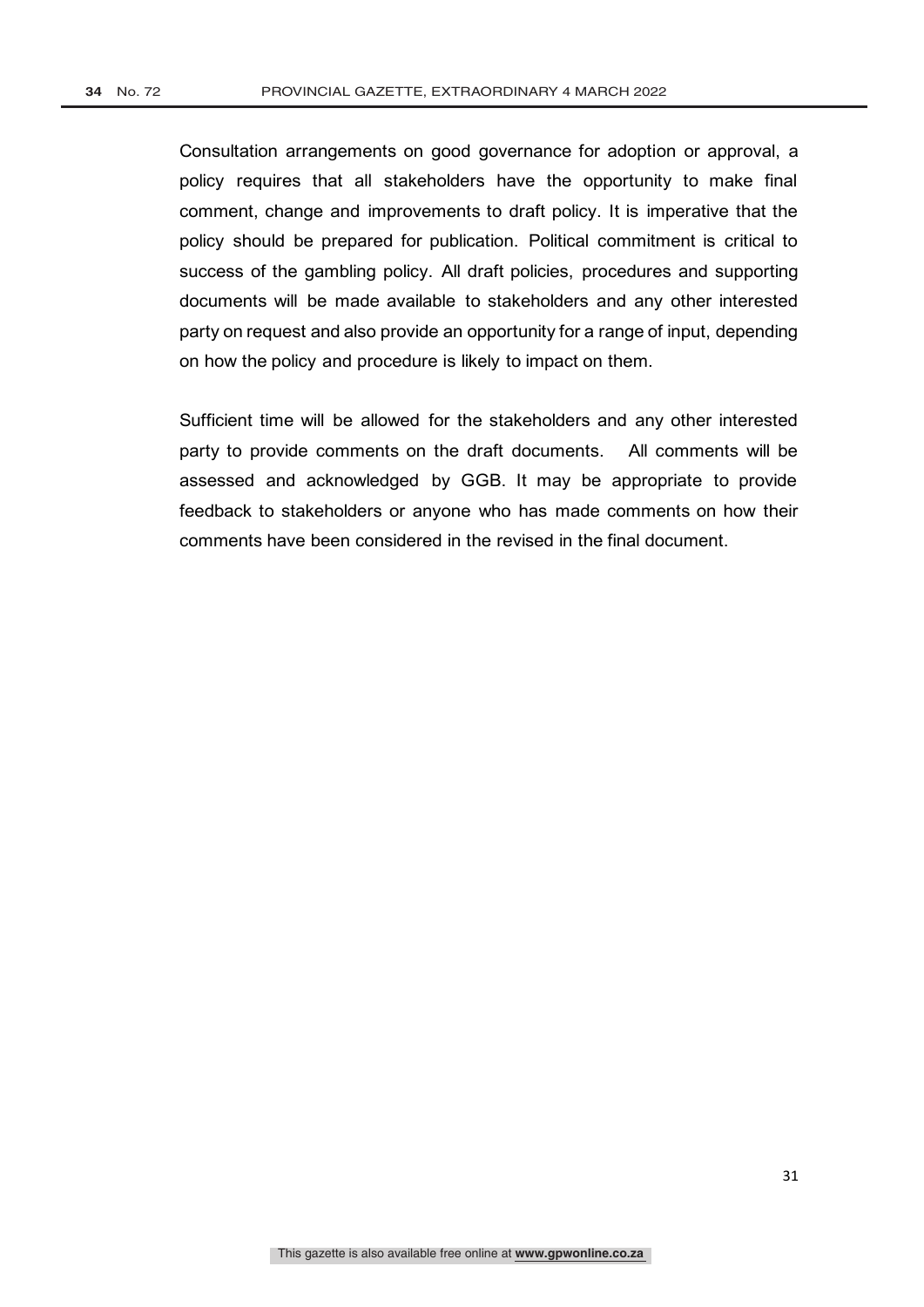| ļ                  |
|--------------------|
| $\frac{1}{2}$      |
|                    |
|                    |
|                    |
| $\frac{1}{2}$      |
|                    |
| י                  |
| $\frac{1}{2}$      |
|                    |
| ミニ                 |
|                    |
| $rac{1}{6}$        |
|                    |
|                    |
|                    |
|                    |
|                    |
| index<br><         |
|                    |
| <b>POI ICY</b>     |
|                    |
|                    |
|                    |
| $\dot{\mathbf{c}}$ |

| rogramme performance measurement indicators and Monitoring Process |
|--------------------------------------------------------------------|
|                                                                    |
|                                                                    |
|                                                                    |
|                                                                    |
| ĺ                                                                  |
| $\tilde{\circ}$                                                    |

| <b>Activity Description</b>                              | Output                             | Indicator                 | Responsible person | Frequency of |                                     | Risk                                                 |
|----------------------------------------------------------|------------------------------------|---------------------------|--------------------|--------------|-------------------------------------|------------------------------------------------------|
|                                                          |                                    |                           |                    |              |                                     |                                                      |
|                                                          |                                    |                           |                    | Reporting    | Nature of risk                      | How to mitigate                                      |
| 1. Request comments/inputs from<br>internal stakeholders | Comments received<br>from internal | 100% Comments<br>received | Senior Managers    | Weekly       | No response from senior<br>managers | Escalation to CEO and the<br>Weekly reminders        |
|                                                          | stakeholders                       |                           |                    |              |                                     | Board                                                |
| 2. Request comments/inputs from                          | Comments received                  | 100% Comments             | Licensees          | Weekly       | No response from                    | Weekly reminders                                     |
| external stakeholders                                    | from external<br>stakeholders      | received                  |                    |              | licensees                           |                                                      |
| 3. Development of the draft                              | Draft policy                       | 100% policy drafted       | GGBStaff           | Weekly       | Drafting team not                   | Legal Manager and ensure                             |
| Gauteng Gambling Amendment                               |                                    |                           |                    |              | meeting deadlines                   | that officials adhere to their                       |
| Policy                                                   |                                    |                           |                    |              |                                     | timeframes and project plan<br>Performance Contracts |
|                                                          |                                    | 100% Endorsement          |                    |              |                                     |                                                      |
| 4. Table the draft Policy before the                     | Draft Policy endorsed              |                           | CEO, Snr Manager   | Monthly      | Unavailability of Board             | Request special meeting or                           |
| Board for comments/inputs                                | by the Board                       |                           | Legal, Board       |              | members                             | Target dates where the Board                         |
|                                                          |                                    |                           |                    |              |                                     | would meet for operational<br>issues                 |
|                                                          |                                    |                           |                    |              |                                     |                                                      |
| 5. Table the draft Policy before the                     | Draft Policy endorsed              | 100% Endorsement          | Board, GDED Legal, | Monthly      | Change of political heads           | None                                                 |
| MEC for comments/inputs                                  | by the MEC                         |                           | MEC                |              | ៑                                   |                                                      |
|                                                          |                                    |                           |                    |              | Unavailability of the MEC           | Request special meeting                              |
| 6. Submit draft Policy to the State                      | Draft policy vetted                | 100% Comments             | GGB Legal, GDED    | Monthly      | Delay in vetting the policy         | Constant follow up by GDED                           |
| Law Advisor for vetting                                  | and ratified by the                | received                  | Legal, State Law   |              |                                     | and GGB                                              |
|                                                          | State Law Advisor                  |                           | Advisor            |              |                                     |                                                      |
| 7. Publish the draft policy in the                       | Draft Policy published             | Number of policies        | GGB Legal and      | Weekly       | Delays by Government                | Observing the calendar for                           |
| Government Gazette inviting                              |                                    | published                 | Finance Team       |              | Printing Works (office              | office closure and submit on                         |
| public comments                                          |                                    |                           |                    |              | closure or system                   | time                                                 |
|                                                          |                                    |                           |                    |              | challenges)                         |                                                      |
|                                                          |                                    |                           |                    |              |                                     | Publication will also be made                        |
|                                                          |                                    |                           |                    |              | Publication of errors               | in local newspapers and the                          |
|                                                          |                                    |                           |                    |              |                                     | GGB website                                          |
|                                                          |                                    |                           |                    |              | No comments received                |                                                      |
|                                                          |                                    |                           |                    |              | for the period.                     | Erratum publication                                  |

32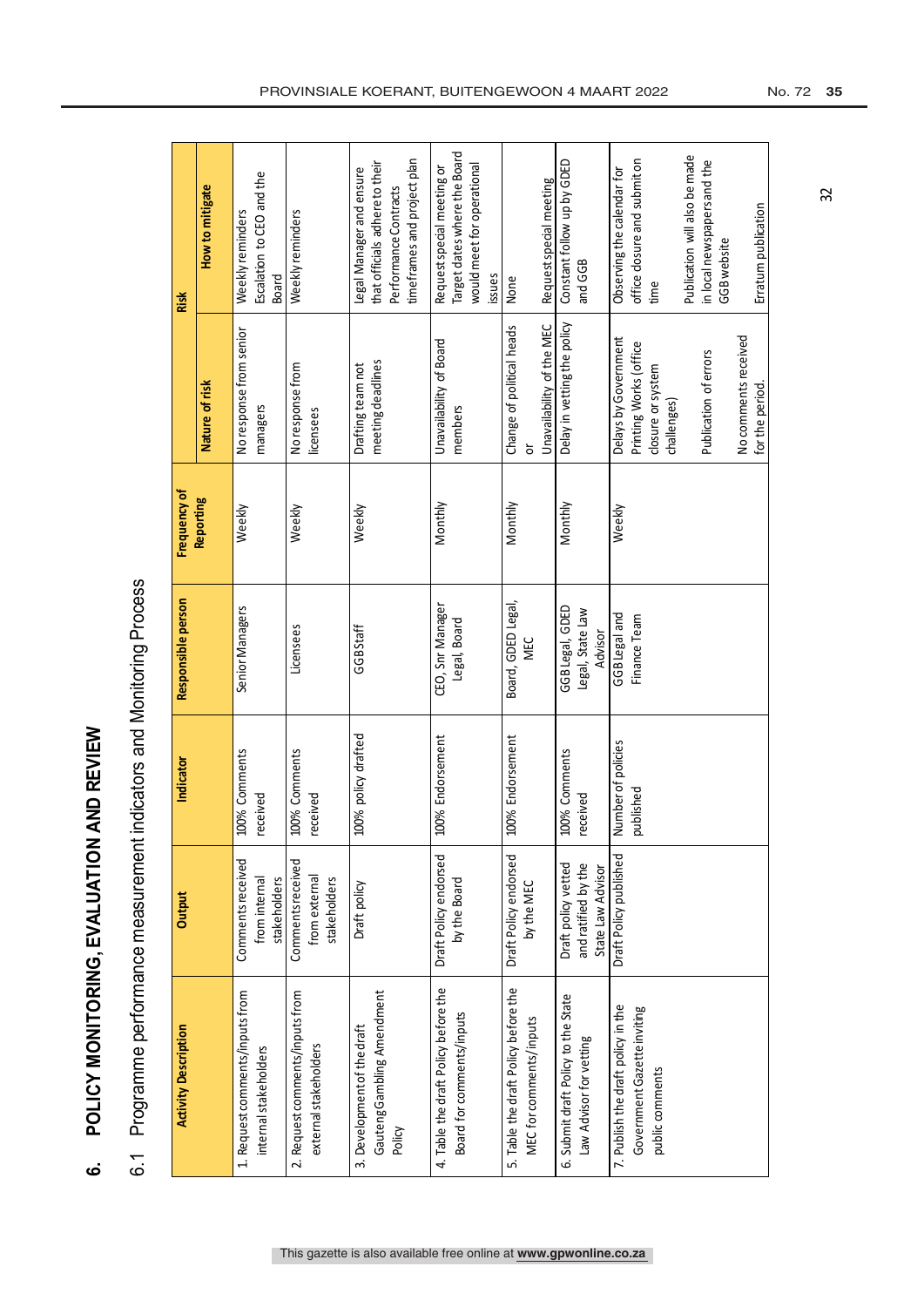| 8. Evaluate and incorporate        | Comments and inputs   | 100% Comments      | GGBLegal team,      | Monthly | Unavailability of Board  | Request special meeting or     |
|------------------------------------|-----------------------|--------------------|---------------------|---------|--------------------------|--------------------------------|
| comments, finalise the draft       | receivedand           | received           | Board               |         | members                  | target dates where the Board   |
| Policy cabinet memo for            | incorporated into the |                    |                     |         |                          | would meet for operational     |
| approval by the MEC                | draft                 |                    |                     |         |                          | issues                         |
| 9. Approval of the Cabinet memo    | Submission for policy | Number of policies | <b>NEC</b>          | Monthly | Not meeting EXCO Cycle   | Observing the EXCO calendar    |
| to request approval of the Policy  | approval submitted    | submitted to EXCO  |                     |         | Calendar                 |                                |
| by EXCO                            | to EXCO               |                    |                     |         |                          |                                |
| 10. Policy approved by EXCO        | Approved Gauteng      | Number of policies | MEC, CEO, EXCO      | Monthly | Policy rejected and      | Follow the path to Legislation |
|                                    | Gambling              | approved           |                     |         | necessitates re-drafting | and Involvement of all         |
|                                    | Amendment Policy      |                    |                     |         |                          | stakeholders including the     |
|                                    |                       |                    |                     |         |                          | Board, GDED and State Law      |
|                                    |                       |                    |                     |         |                          | Advisor                        |
| 11. Publishing and printing of the | Policy published on   | Number of policies | GGBLegal team,      | Monthly | None                     | None                           |
| final Gauteng Gambling             | the website and       | printed and        | Communications Unit |         |                          |                                |
| Amendment Policy for               | printed for broader   | distributed        |                     |         |                          |                                |
| distribution.                      | community             |                    |                     |         |                          |                                |
|                                    |                       |                    |                     |         |                          |                                |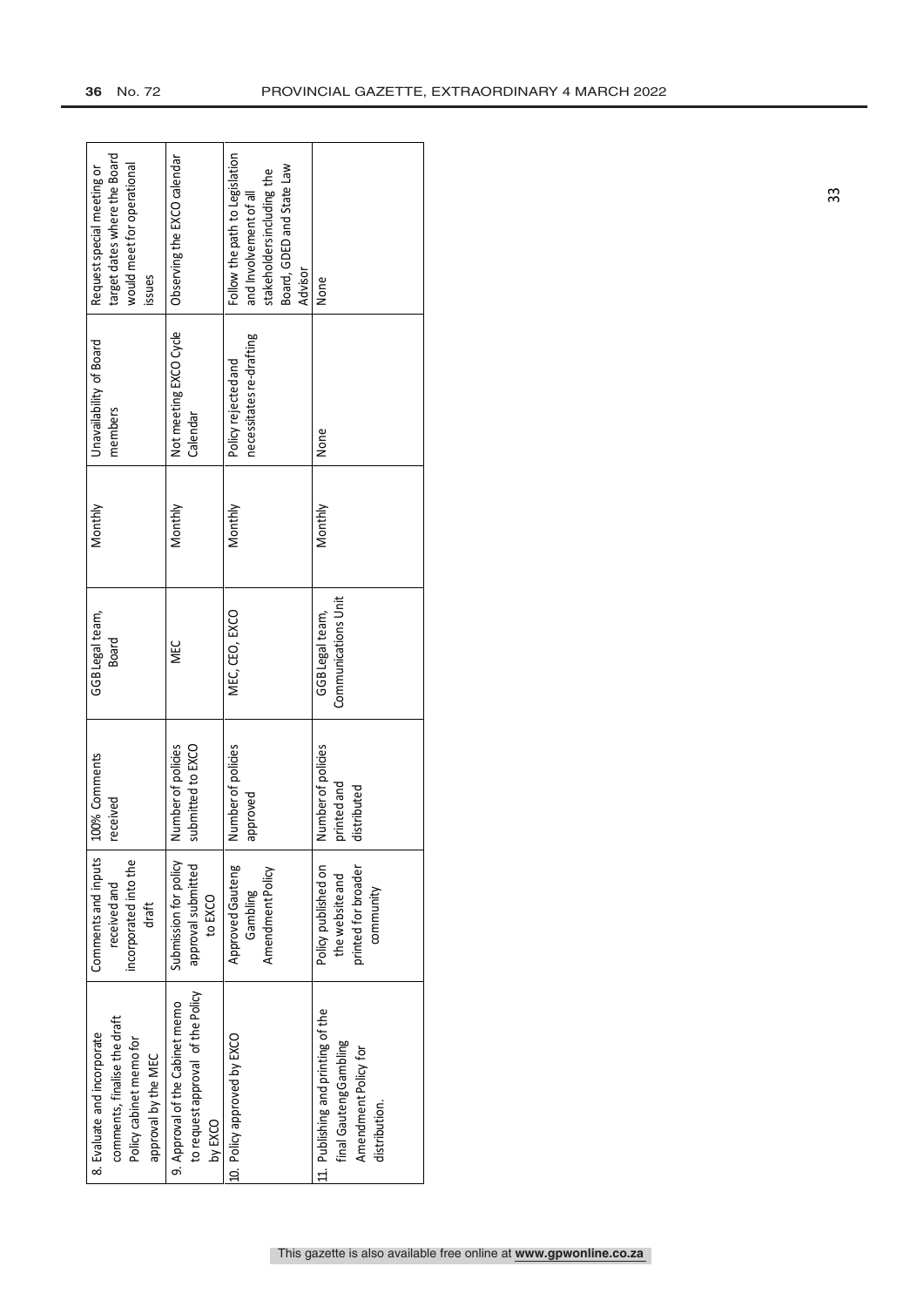### 6.2 Evaluation of the Policy

In its effort to develop a well-researched and extensively consultative policy document, the GGB will strive to engage various stakeholders that have a vested interest in effectively and managing the licensing and authorization as well as the regulation of gambling in the Gauteng Province.

### 6.3 Policy Review Schedule

The GGB will comprehensively engage with various stakeholders to secure input and support for the Draft Gauteng Gambling Amendment Policy; and determine to what extent the policy will impact on the revision of existing legislation and determine whether an amendment or repeal of existing legislation will be required.

### **7. CONCLUSION**

The implementation of the Gauteng Gambling Policy will, amongst others:-

- clarify inconsistencies between the national regulations and the provincial licensing processes by eliminating ambiguity of the provisions of the legislation;
- realign it with the Constitution and other applicable legislations;
- define roles and responsibilities of staff of the board e.g. inspectors, maximise jobs and revenue;
- consider regulating online gambling by taking into account the role of the National Gambling Board;
- consider the scope and applicability of various forms of gambling and role players;
- Provide provisions to provide for the continuation or transfer of board member skills from one board to the next;
- maximise investment in the province;
- enable the enhancement of revenue generation means;
- introduction of fines on licensees who have contravened the legislation and including admission of guilt fine when charging licensees;
- promotion of societal and government objectives through the legislation; and
- protection of punters and members of the public from all forms of gambling and address the gaps identified including technological advances, environmental and transforming the gambling industry.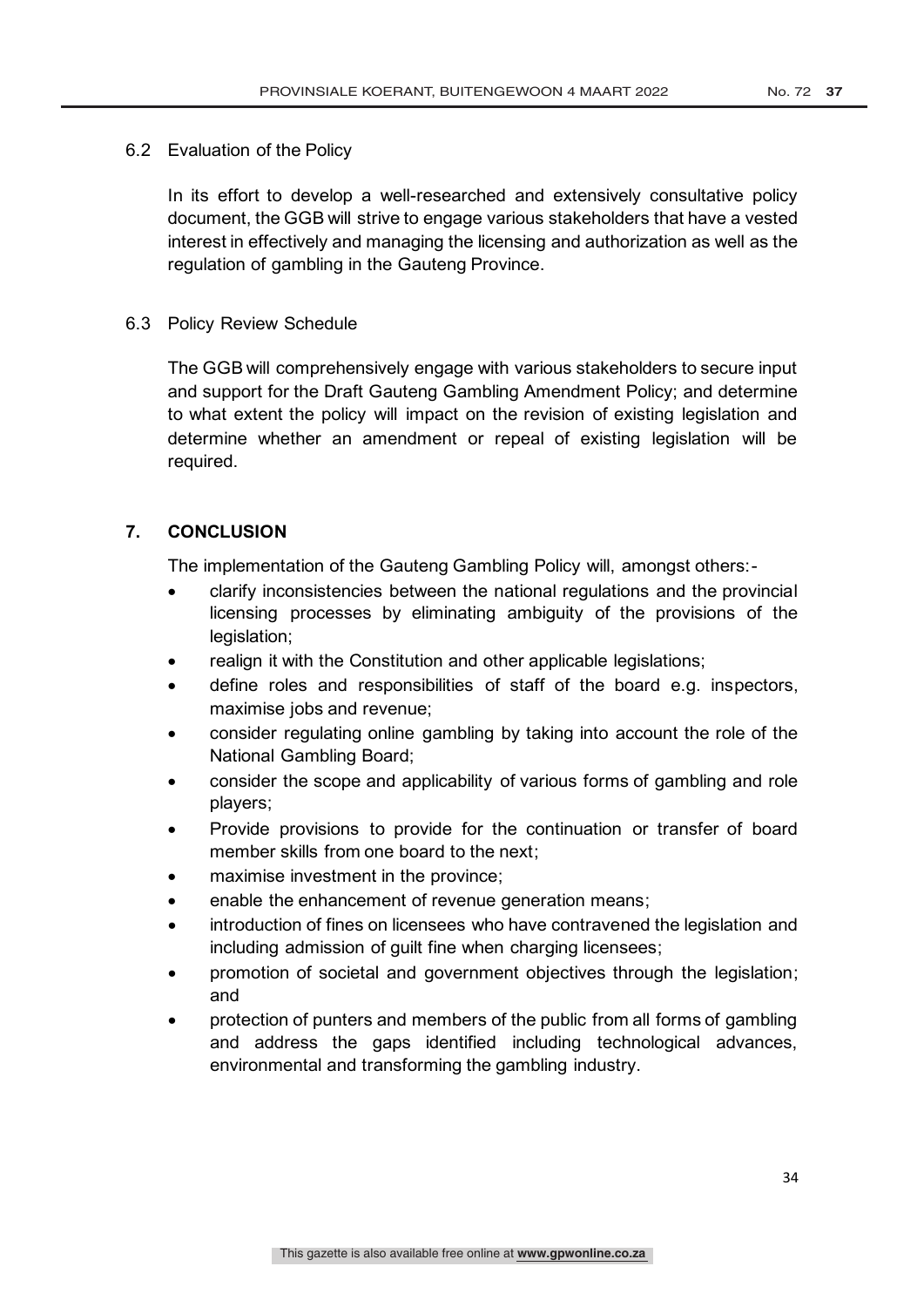It is therefore submitted that the review of the Act in its entirety will ensure that most challenges that currently face the regulation of gambling will be addressed.

#### **8. REFERENCES**

- 1. Premier David Makhura: Gauteng State of the Province Address 2021 available at https://www.gov.za/speeches/premier-david-makhura-gauteng-state-province-address-2020- 23-feb-2021-0000, accessed on 26 February 2021.
- 2. Gauteng Gambling Board Annual Report 2019/2020 available at https://www.ggb.org.za/annual-reports/, accessed on 27 February 2021.
- 3. Wiehahn Commission Report, 1995
- 4. National Gambling Policy 2016
- 5. National Gambling Board Briefing Note Corona Virus and its potential impact on the South African Gambling Industry (2020) http://www.ngb.org.za/organisationalareas/news/briefing-note---corona-virus.aspx
- 6. Approved Operational Rules for Bookmakers of 18 June 2008
- 7. Adams, R et al 'Research to determine the potential impact of the fourth industrial revolution on the current and future regulation of gambling in South Africa' (2020) available at http://repository.hsrc.ac.za/handle/20.500.11910/15237, accessed 28 February 2021
- 8. National gambling Act National Gambling Policy, 2016 available at https://www.ngb.org.za/SiteResources/documents/2016/Approved%20%20Published%20Natio nal%20Gambling%20Policy%202016%20-%2001%20April%202016.pdf, accessed on 28 February 2021(Notice 389 of 2015
- 9. Fred R. David and Forest R David; Strategic Management: A Competitive Advantage Approach, Concepts and Cases, 16th Edition, ISBN 978-0-13-416784-8, published by Pearson Education 2017